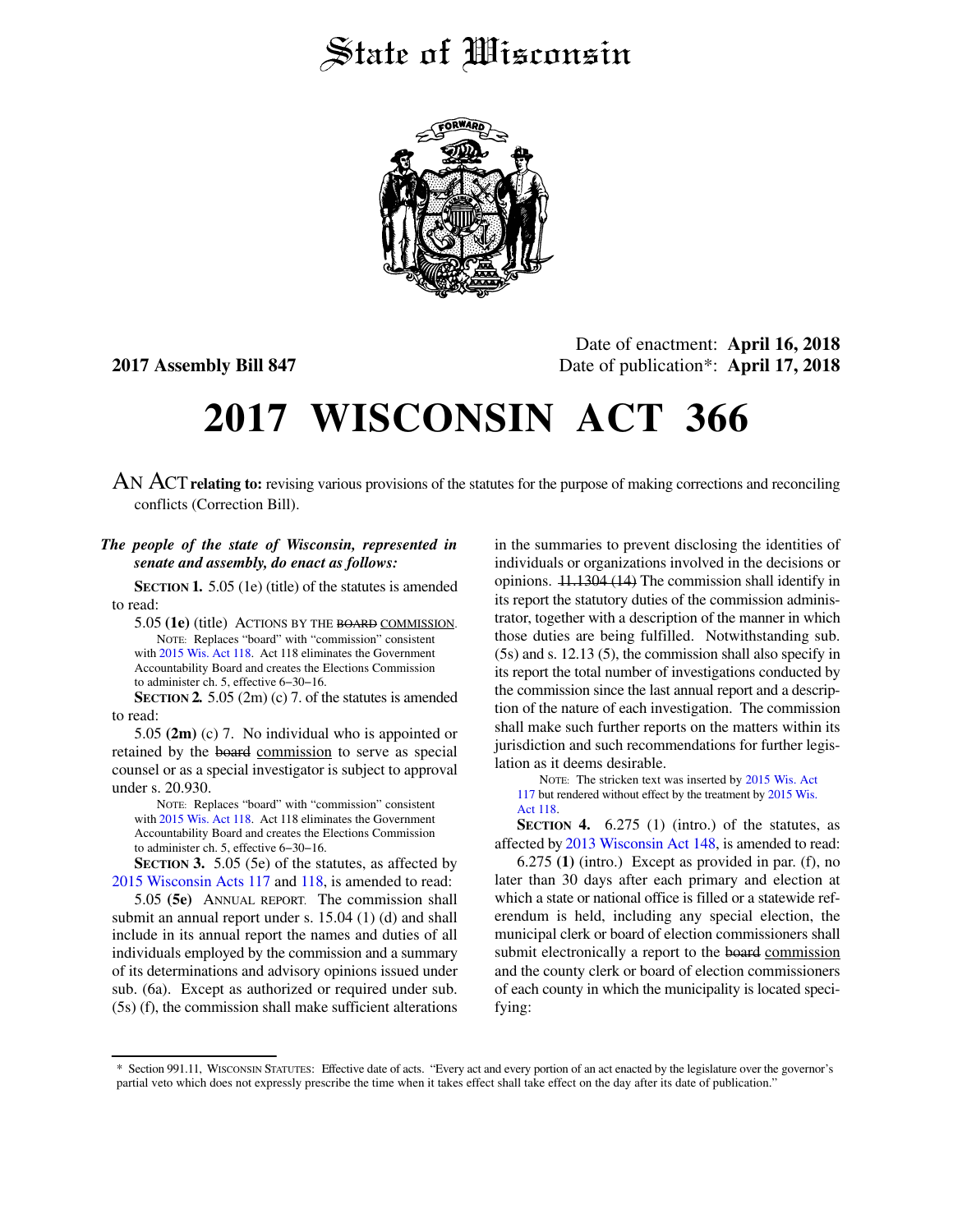NOTE: Replaces "board" with "commission" consistent with [2015 Wis. Act 118](https://docs.legis.wisconsin.gov/document/acts/2015/118). Act 118 eliminates the Government Accountability Board and creates the Elections Commission to administer ch. 6, effective 6−30−16.

**SECTION 5.** 6.36 (1) (b) 1. b. of the statutes is amended to read:

6.36 **(1)** (b) 1. b. No person other than an employee of the board commission, a municipal clerk, or an election official who is authorized by a municipal clerk may make a change in the list.

NOTE: Replaces "board" with "commission" consistent with [2015 Wis. Act 118](https://docs.legis.wisconsin.gov/document/acts/2015/118). Act 118 eliminates the Government Accountability Board and creates the Elections Commission to administer ch. 6, effective 6−30−16.

**SECTION 6.** 6.87 (3) (b) of the statutes, as affected by [2015 Wisconsin Act 117](https://docs.legis.wisconsin.gov/document/acts/2015/117), is amended to read:

6.87 **(3)** (b) No elector may direct that a ballot be sent to the address of a committee registered with the board ethics commission under ch. 11 unless the elector permanently or temporarily resides at that address. Upon receipt of reliable information that an address given by an elector is not eligible to receive ballots under this subsection, the municipal clerk shall refrain from mailing or transmitting ballots to that address. Whenever possible, the municipal clerk shall notify an elector if his or her ballot cannot be mailed or transmitted to the address directed by the elector.

NOTE: Replaces "board" with "ethics commission" consistent with [2015 Wis. Act 118](https://docs.legis.wisconsin.gov/document/acts/2015/118). Act 118 eliminates the Government Accountability Board and creates the Ethics Commission to administer ch. 11, effective 6−30−16.

**SECTION 7.** 7.08 (intro.) of the statutes, as affected by [2015 Wisconsin Act 118](https://docs.legis.wisconsin.gov/document/acts/2015/118), is amended to read:

**7.08 Elections commission.** (intro.) In addition to its duties for ballot arrangement under ch. 5 and date and notice requirements under ch. 10, the board commission shall:

NOTE: Replaces "board" with "commission" consistent with [2015 Wis. Act 118](https://docs.legis.wisconsin.gov/document/acts/2015/118). Act 118 eliminates the Government Accountability Board and creates the Elections Commission to administer ch. 7, effective 6−30−16.

**SECTION 8.** 7.31 (3) of the statutes is amended to read:

7.31 **(3)** The board commission shall, upon application, issue certificates to qualified individuals who meet the requirements to be certified as chief inspectors. Each certificate shall carry an expiration date.

NOTE: Replaces "board" with "commission" consistent with [2015 Wis. Act 118](https://docs.legis.wisconsin.gov/document/acts/2015/118). Act 118 eliminates the Government Accountability Board and creates the Elections Commission to administer ch. 7, effective 6−30−16.

**SECTION 9.** The treatment of 8.10 (5) of the statutes by [2015 Wisconsin Act 117](https://docs.legis.wisconsin.gov/document/acts/2015/117) is not repealed by [2015 Wis](https://docs.legis.wisconsin.gov/document/acts/2015/118)[consin Act 118.](https://docs.legis.wisconsin.gov/document/acts/2015/118) Both treatments stand.

NOTE: There is no conflict of substance. As merged by the legislative reference bureau, effective 6−30−16, s. 8.10 (5) reads:

**(5)** Nomination papers shall be accompanied by a declaration of candidacy under s. 8.21. If a candidate has not filed a registration statement under s. 11.0202 (1) (a) at the time he or she files nomination papers, the candidate shall file the

statement with the papers. A candidate for state office or municipal judge shall also file a statement of economic interests with the ethics commission under s. 19.43 (4) no later than 4:30 p.m. on the 3rd day following the last day for filing nomination papers under sub. (2) (a), or no later than 4:30 p.m. on the next business day after the last day whenever that candidate is granted an extension of time for filing nomination papers under sub. (2) (a).

**SECTION 10.** The treatment of 8.15 (4) (b) of the statutes by [2015 Wisconsin Act 117](https://docs.legis.wisconsin.gov/document/acts/2015/117) is not repealed by [2015 Wisconsin Act 118](https://docs.legis.wisconsin.gov/document/acts/2015/118). Both treatments stand.

NOTE: There is no conflict of substance. As merged by the legislative reference bureau, effective 6−30−16, s. 8.15 (4) (b) reads:

(b) Nomination papers shall be accompanied by a declaration of candidacy under s. 8.21. If a candidate for state or local office has not filed a registration statement under s. 11.0202 (1) (a) at the time he or she files nomination papers, the candidate shall file the statement with the papers. A candidate for state office shall also file a statement of economic interests with the ethics commission under s. 19.43 (4) no later than 4:30 p.m. on the 3rd day following the last day for filing nomination papers under sub. (1), or no later than 4:30 p.m. on the next business day after the last day whenever that candidate is granted an extension of time for filing nomination papers under sub. (1).

**SECTION 11.** 8.185 (1) of the statutes is amended to read:

8.185 **(1)** The names of candidates for president and vice president may be written in, in the place provided, on the general ballot at the general election for choosing the president and vice president of the United States. Write−in votes shall be listed as scattering unless the person whose name is written in has a list of presidential electors on file with the board commission in accordance with this section or unless the person whose name is written in has received more than 10 percent of the total vote cast in the ward, or in the municipality if not divided into wards.

NOTE: Replaces "board" with "commission" consistent with [2015 Wis. Act 118](https://docs.legis.wisconsin.gov/document/acts/2015/118). Act 118 eliminates the Government Accountability Board and creates the Elections Commission to administer ch. 8, effective 6−30−16.

**SECTION 12.** The treatment of 8.20 (6) of the statutes by [2015 Wisconsin Act 117](https://docs.legis.wisconsin.gov/document/acts/2015/117) is not repealed by [2015 Wis](https://docs.legis.wisconsin.gov/document/acts/2015/118)[consin Act 118.](https://docs.legis.wisconsin.gov/document/acts/2015/118) Both treatments stand.

NOTE: There is no conflict of substance. As merged by the legislative reference bureau, effective 6−30−16, s. 8.20 (6) reads:

**(6)** Nomination papers shall be accompanied by a declaration of candidacy under s. 8.21. If a candidate for state or local office has not filed a registration statement under s. 11.0202 (1) (a) at the time he or she files nomination papers, the candidate shall file the statement with the papers. A candidate for state office shall also file a statement of economic interests with the ethics commission under s. 19.43 (4) no later than 4:30 p.m. on the 3rd day following the last day for filing nomination papers under sub. (8) (a), or no later than 4:30 p.m. on the next business day after the last day whenever that candidate is granted an extension of time for filing nomination papers under sub. (8) (a).

**SECTION 13.** The treatment of 8.50 (3) (a) of the statutes by [2015 Wisconsin Act 117](https://docs.legis.wisconsin.gov/document/acts/2015/117) is not repealed by [2015 Wisconsin Act 118](https://docs.legis.wisconsin.gov/document/acts/2015/118). Both treatments stand.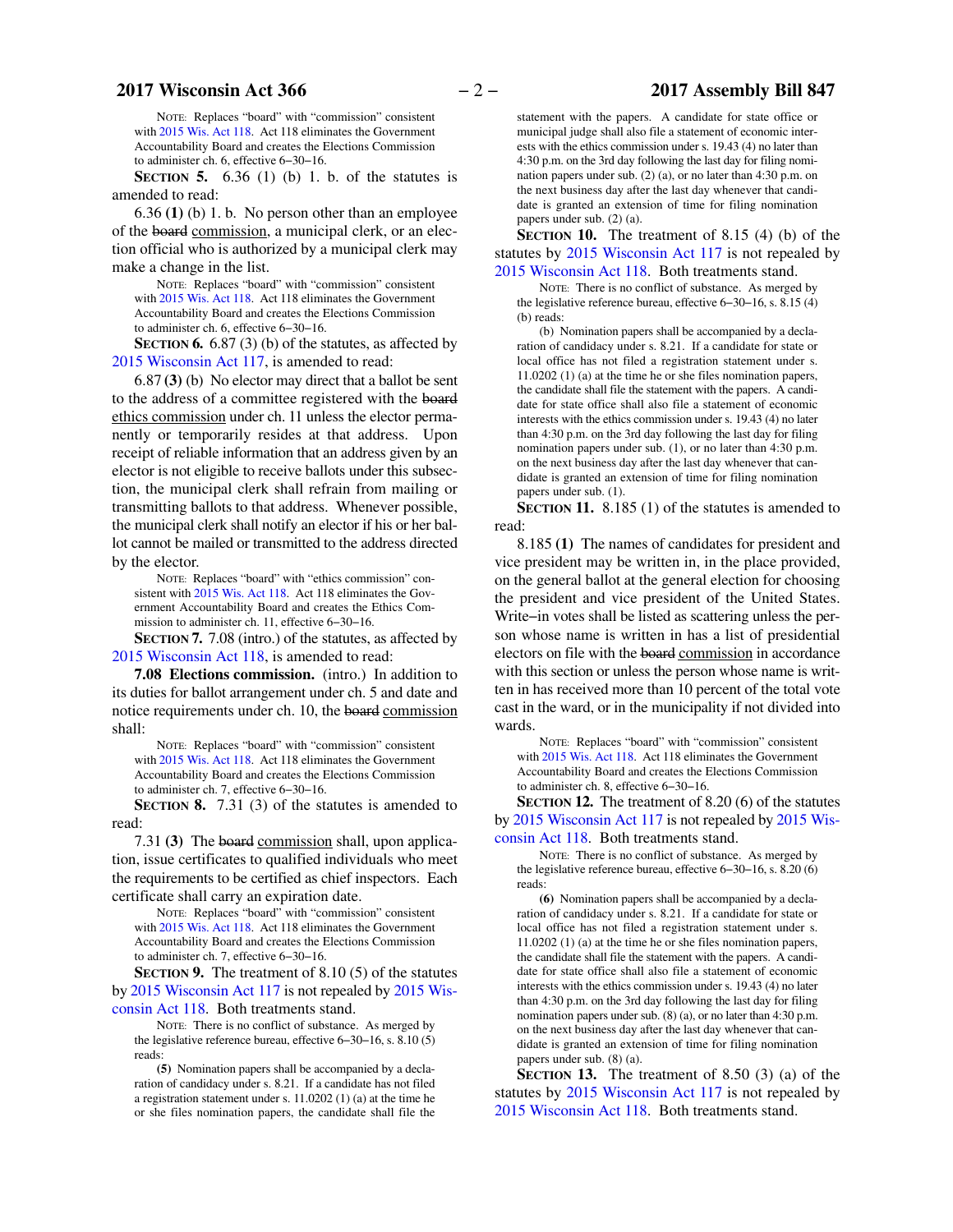#### NOTE: There is no conflict of substance. As merged by the legislative reference bureau, effective 6−30−16, s. 8.50 (3) (a) reads:

(a) Nomination papers may be circulated no sooner than the day the order for the special election is filed and shall be filed not later than 5 p.m. 28 days before the day that the special primary will or would be held, if required, except when a special election is held concurrently with the spring election or general election, the deadline for filing nomination papers shall be specified in the order and the date shall be no earlier than the date provided in s.  $8.10(2)(a)$  or  $8.15(1)$ , respectively, and no later than 35 days prior to the date of the spring primary or no later than June 1 preceding the partisan primary. Nomination papers may be filed in the manner specified in s. 8.10, 8.15, or 8.20. Each candidate shall file a declaration of candidacy in the manner provided in s. 8.21 no later than the latest time provided in the order for filing nomination papers. If a candidate for state or local office has not filed a registration statement under s. 11.0202 (1) (a) at the time he or she files nomination papers, the candidate shall file the statement with the papers. A candidate for state office shall also file a statement of economic interests with the ethics commission no later than the end of the 3rd day following the last day for filing nomination papers specified in the order.

**SECTION 14.** The treatment of 9.01 (5) (bm) of the statutes by [2015 Wisconsin Act 117](https://docs.legis.wisconsin.gov/document/acts/2015/117) is not repealed by [2015 Wisconsin Act 118](https://docs.legis.wisconsin.gov/document/acts/2015/118). Both treatments stand.

NOTE: There is no conflict of substance. As merged by the legislative reference bureau, effective 6−30−16, s. 9.01 (5) (bm) reads:

(bm) Upon the completion of its proceedings, a board of canvassers shall deliver to the commission one copy of the minutes of the proceedings kept under par. (a). In addition, in the case of a recount of an election for state or national office, for each candidate whose name appears on the ballot for that office under the name of a political party, the board of canvassers shall deliver one copy of the minutes to the chief officer, if any, who is named in any registration statement filed under s. 11.0302 by the state committee of that political party, and in the case of a recount of an election for county office, for each candidate whose name appears on the ballot for that office under the name of a political party, the board of canvassers shall deliver one copy of the minutes to the chief officer, if any, who is named in any registration statement filed under s. 11.0302 by the county committee of that political party.

**SECTION 15.** 11.1113 (1) (title) and (2) (title) of the statutes are created to read:

11.1113 **(1)** (title) SOLE PROPRIETORSHIPS.

**(2)** (title) PARTNERSHIPS.

NOTE: Gives titles to all subsections in s. 11.1113 consistent with current style.

**SECTION 16.** 12.01 (intro.) of the statutes, as affected by [2015 Wisconsin Act 118,](https://docs.legis.wisconsin.gov/document/acts/2015/118) is amended to read:

**12.01 Definitions.** (intro.) The definitions given under s.  $11.01 \underline{11.0101}$  apply to this chapter, except as follows:

NOTE: Corrects cross−reference. 2015 Wis. 117 repealed and recreated ch. 11 and numbered the section containing definitions for ch. 11 as s. 11.0101.

**SECTION 17.** 13.621 (5) of the statutes, as affected by [2015 Wisconsin Act 118](https://docs.legis.wisconsin.gov/document/acts/2015/118), is amended to read:

13.621 **(5)** VERIFIED STATEMENTS. Any principal who or which anticipates making expenditures or incurring obligations in an aggregate amount not exceeding \$500 in a calendar year for the purpose of engaging in lobbying activities which are not exempt under this section may so indicate on a verified statement filed with the commission. The statement shall disclose the name, address and telephone number of the principal and a brief description of each cause or interest for which the principal employs a lobbyist. The statement shall also disclose the name and business address of any lobbyist who is employed by such principal to engage in lobbying activities which are not exempt under this section. A statement filed under this subsection expires at midnight on December 31 of each year, or upon revocation by the principal, whichever is earlier. Any principal and any lobbyist acting on behalf of a principal making such a statement is not subject to licensing under s. 13.63, registration under s. 13.64, or the reporting requirements under s. 13.68, if the statement is true. The statement may be revoked at any time by the principal and the principal and any lobbyist employed by the principal are then subject to such requirements as of the date of revocation. The statement shall be revoked no later than 10 days after the date the aggregate expenditures or obligations in the calendar year for the purpose of engaging in such lobbying activities exceed \$500. The fee paid under s.  $13.75 \left(3\right) \left(1\text{g}\right)$  (c) for filing a statement under this subsection shall be credited toward payment of the fee under s.  $13.75 \left( \frac{2}{12} \right) \left( \frac{1}{2} \right)$ if the fee under s. 13.75  $(2)$   $(1g)$   $(b)$  is paid within the same year.

NOTE: Corrects cross−references to reflect renumbering by [2015 Wis. Act 117](https://docs.legis.wisconsin.gov/document/acts/2015/117).

**SECTION 18.** 13.625 (6) of the statutes is amended to read:

13.625 **(6)** Subsections (1) (b) and (c), (1m), (2), and (3) do not apply to the furnishing of anything of pecuniary value by an individual who is a lobbyist or principal to a relative of the individual or an individual who resides in the same household as the individual, nor to the receipt of anything of pecuniary value by that relative or individual residing in the same household as the individual.

NOTE: Corrects cross−reference to reflect renumbering by [2015 Wis. Act 117](https://docs.legis.wisconsin.gov/document/acts/2015/117).

**SECTION 19.** 13.63 (1) (a) of the statutes, as affected by [2015 Wisconsin Act 118](https://docs.legis.wisconsin.gov/document/acts/2015/118), is amended to read:

13.63 **(1)** (a) An applicant for a license to act as a lobbyist may obtain an application from and file the application with the commission. Except as authorized under par. (am), an applicant shall include his or her social security number on the application. The applicant shall, under the penalty for making false statements under s. 13.69 (6m), sign the application. The applicant shall submit with the application the applicable fee under s. 13.75  $(1)$  or  $(1m)$   $(1g)$   $(a)$  or  $(am)$ . Upon approval of the application by the commission, the commission shall issue a license to the applicant. A license issued under this paragraph entitles the licensee to practice lobbying on behalf of each registered principal for whom or which an autho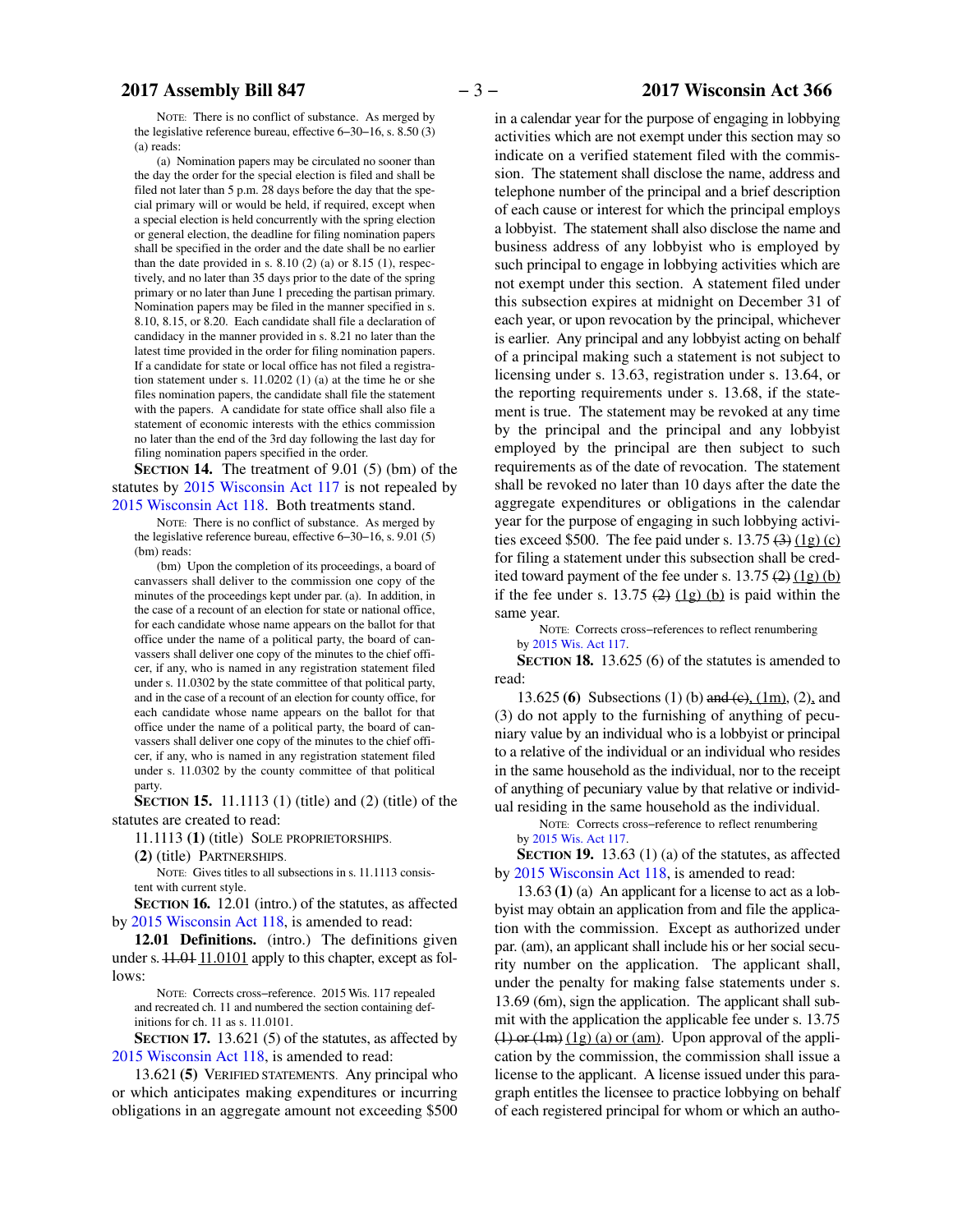rization for that lobbyist, as required under s. 13.65, has been filed and for whom or which the authorization fee under s.  $13.75 \left(4\right) \left(1\right)$  (d) has been paid. A license issued under this paragraph shall expire on December 31 of each even−numbered year.

NOTE: Corrects cross−references to reflect renumbering by [2015 Wis. Act 117](https://docs.legis.wisconsin.gov/document/acts/2015/117).

**SECTION 20.** 13.67 (2) of the statutes, as affected by [2015 Wisconsin Act 118](https://docs.legis.wisconsin.gov/document/acts/2015/118), is amended to read:

13.67 **(2)** Any person who is not a principal may, upon payment of the fee prescribed under s.  $13.75 \left( 5 \right)$ (1g) (e), register with the commission an interest in any legislative proposal, proposed administrative rule, budget bill subject or other topic.

NOTE: Corrects cross−reference to reflect renumbering by [2015 Wis. Act 117](https://docs.legis.wisconsin.gov/document/acts/2015/117).

**SECTION 21.** 13.75 (1r) of the statutes, as created by [2015 Wisconsin Act 117](https://docs.legis.wisconsin.gov/document/acts/2015/117), is amended to read:

13.75 **(1r)** The board commission may accept payment under this section by credit card, debit card, or other electronic payment mechanism, and may charge a surcharge to recover the actual cost associated with the acceptance of that electronic payment.

NOTE: Replaces "board" with "commission" consistent with [2015 Wis. Act 118](https://docs.legis.wisconsin.gov/document/acts/2015/118). Act 118 eliminates the Government Accountability Board and creates the Ethics Commission to administer subch. III of ch. 13, effective 6−30−16.

**SECTION 22.** 15.07 (3) (bm) 2. of the statutes is repealed.

NOTE: Section 15.07 (3) (bm) 2. reads: "The environmental education board shall meet 4 times each year and may meet at other times on the call of the chairperson." The environmental education board is eliminated effective July 1, 2017, as a result of the repeal of ss. 15.915 (6) and 36.54 by [2015](https://docs.legis.wisconsin.gov/document/acts/2015/55) [Wis. Act 55](https://docs.legis.wisconsin.gov/document/acts/2015/55), leaving this provision without effect.

**SECTION 23.** 15.61 (1) (a) 5. and 6. of the statutes, as created by [2015 Wisconsin Act 118](https://docs.legis.wisconsin.gov/document/acts/2015/118), are amended to read:

15.61 **(1)** (a) 5. Two members who formerly served as county or municipal clerks and who are nominated by the governor, and with the advice and consent of a majority of the members of the senate confirmed. The legislative leadership of the 2 major political parties that received the largest number of votes for president shall prepare a list of 3 individuals such that each major political party has prepared one list. The governor shall choose one nominee from each list.

6. For each political party, other than the 2 major political parties, qualifying for a separate ballot under s. 5.62 (1) (b) or (2) whose candidate for governor received at least 10 percent of the vote in the most recent gubernatorial election, one member, nominated by the governor from a list of 3 individuals selected by the chief officer of that political party, and with the advice and consent of a majority of the members of the senate confirmed.

NOTE: Inserts "and" in s. 15.61 (1) (a) 5. and a comma in s. 15.61 (1) (a) 6. for internal consistency and consistency of construction with s. 15.62 and other similar statutes. See also the next section of this bill.

**SECTION 24.** 15.62 (1) (a) 5. and 6. of the statutes, as created by [2015 Wisconsin Act 118](https://docs.legis.wisconsin.gov/document/acts/2015/118), are amended to read:

15.62 **(1)** (a) 5. Two individuals who formerly served as judges for a court of record in this state, who were elected to the positions in which they served, and who are nominated by the governor, and with the advice and consent of a majority of the members of the senate confirmed. The legislative leadership of the 2 major political parties that received the largest number of votes for president shall prepare a list of 3 individuals such that each major political party has prepared one list. The governor shall choose one nominee from each list.

6. For each political party, other than the 2 major political parties, qualifying for a separate ballot under s. 5.62 (1) (b) or (2) whose candidate for governor received at least 10 percent of the vote in the most recent gubernatorial election, one member, nominated by the governor from a list of 3 individuals selected by the chief officer of that political party, and with the advice and consent of a majority of the members of the senate confirmed.

NOTE: Inserts ", and" in s. 15.62 (1) (a) 5. and a comma in s. 15.62 (1) (a) 6. for internal consistency and consistency of construction with s. 15.61 and other similar statutes. See also the previous section of this bill.

**SECTION 25.** 19.49 (2g) of the statutes, as affected by [2015 Wisconsin Act 117,](https://docs.legis.wisconsin.gov/document/acts/2015/117) section [2](https://docs.legis.wisconsin.gov/document/acts/2015/117,%20s.%202), and [2015 Wisconsin](https://docs.legis.wisconsin.gov/document/acts/2015/118) [Act 118](https://docs.legis.wisconsin.gov/document/acts/2015/118), section [12](https://docs.legis.wisconsin.gov/document/acts/2015/118,%20s.%2012), is amended to read:

19.49 **(2g)** AUDITING. In addition to the facial examination of reports and statements required under s. 11.1304 (9), the commission shall conduct an audit of reports and statements which are required to be filed with it to determine whether violations of ch. 11 have occurred. The commission may examine records relating to matters required to be treated in such reports and statements. The commission shall make official note in the file of a committee, as defined in s. 11.0101 (6), of any error or other discrepancy which the commission discovers and shall inform the person submitting the report or statement. The board commission may not audit reports, statements, or records beyond the 3−year period for which a committee must retain records under ch. 11.

NOTE: Replaces "board" with "commission" consistent with [2015 Wis. Act 118](https://docs.legis.wisconsin.gov/document/acts/2015/118). Act 118 eliminates the Government Accountability Board and creates the Ethics Commission to administer subch. III of ch. 19, effective 6−30−16.

**SECTION 26.** 20.115 (1) (gb) of the statutes, as affected by [2015 Wisconsin Act 55,](https://docs.legis.wisconsin.gov/document/acts/2015/55) is amended to read:

20.115 **(1)** (gb) *Food, lodging, and recreation.* The amounts in the schedule for the regulation of food, lodging, and recreation under chs. 93, 97 and 98. All moneys received under ss. 93.06 (1r) and (1w), 93.09, 93.11, 93.12, 97.17, 97.175, 97.20, 97.21, 97.22, 97.24, 97.27, 97.29, 97.30 (3) (a), (b) and (c), 97.41, 97.60 to 97.653 97.65, 97.67, 98.145 and 98.146 for the regulation of food, lodging, and recreation shall be credited to this appropriation.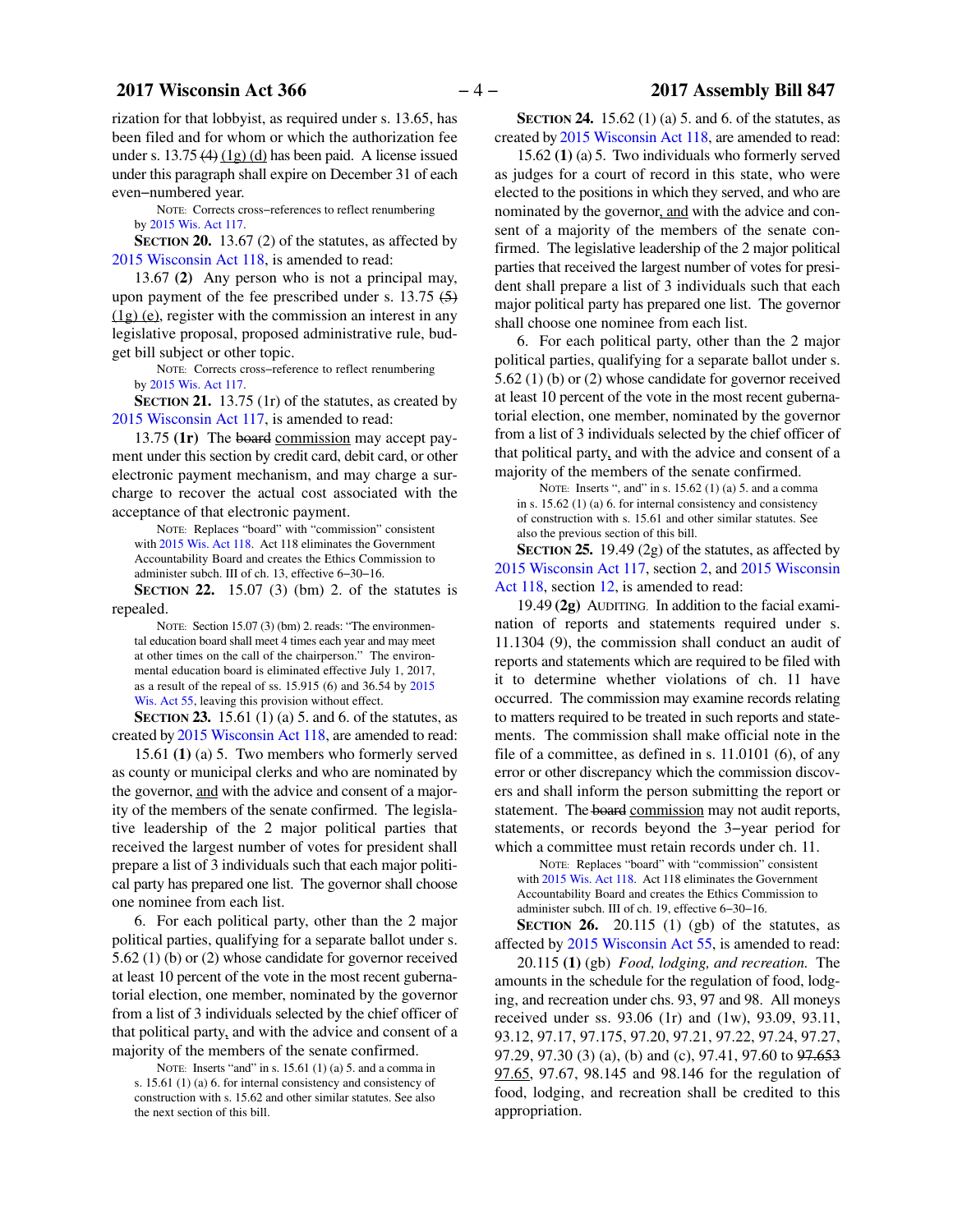NOTE: Corrects cross−reference. There is no s. 97.653. A preliminary version of [2015 Wis. Act 55](https://docs.legis.wisconsin.gov/document/acts/2015/55) contained a provision numbered s. 97.653. Sections 97.60 to 97.65 include all of the sections in subch. III of ch. 97.

**SECTION 27.** 20.370 (9) (gb) of the statutes is amended to read:

20.370 **(9)** (gb) *Education programs — program fees.* Biennially, from the general fund, the amounts in the schedule for department educational activities at the MacKenzie environmental center. All moneys received from fees collected under s. 23.425 (2) for the use of the center shall be credited to this appropriation.

NOTE: Section 23.425 (2) is renumbered s. 23.425 by SECTION [37](#page-5-0) of this bill.

**SECTION 28.** 20.505 (1) (id) (intro.) of the statutes, as affected by [2015 Wisconsin Act 55,](https://docs.legis.wisconsin.gov/document/acts/2015/55) is amended to read:

20.505 **(1)** (id) *Justice information fee receipts.* (intro.) All moneys less \$700,000 received from the justice information surcharge under s. 814.86 (1) for the purpose of annually transferring the amounts indicated in subds. 1. to  $7.6$ . The following amounts shall be transferred to the following appropriation accounts:

NOTE: [2015 Wis. Act 55](https://docs.legis.wisconsin.gov/document/acts/2015/55) repealed s. 20.505 (1) (id) 8. and changed the cross−reference in this provision from "subds. 1. to 8." to "subds. 1. to 7." There is no s. 20.505 (1) (id) 7.

**SECTION 29.** 20.505 (4) (s) of the statutes, as affected by [2015 Wisconsin Act 55,](https://docs.legis.wisconsin.gov/document/acts/2015/55) section [800d,](https://docs.legis.wisconsin.gov/document/acts/2015/55,%20s.%20800d) is amended to read:

20.505 **(4)** (s) *School districts; telecommunications access and teacher training grants.* Biennially, from the universal service fund, the amounts in the schedule to make payments to telecommunications providers under contracts under s. 16.971 (13) to the extent that the amounts due are not paid from the appropriation under sub. (1) (is), to make grants to school district consortia under s. 16.997 (7), and to make educational technology teacher training grants under s. 16.996.

NOTE: Adds "to make" for parallel structure.

**SECTION 30.** 20.510 (1) (a) of the statutes, as affected by [2015 Wisconsin Act 117,](https://docs.legis.wisconsin.gov/document/acts/2015/117) section [55,](https://docs.legis.wisconsin.gov/document/acts/2015/117,%20s.%2055) and [2015 Wis](https://docs.legis.wisconsin.gov/document/acts/2015/118)[consin Act 118,](https://docs.legis.wisconsin.gov/document/acts/2015/118) section [213,](https://docs.legis.wisconsin.gov/document/acts/2015/118,%20s.%20213) is amended to read:

20.510 **(1)** (a) *General program operations; general purpose revenue.* Biennially, the amounts in the schedule for general program operations of the commission, including the printing of forms, materials, manuals, and election laws under s. 7.08 (1) (b), (3), and (4) 11.1304, and the training of election officials under s. 5.05 (7).

NOTE: The stricken language was inserted by [2015 Wis.](https://docs.legis.wisconsin.gov/document/acts/2015/117) [Act 117](https://docs.legis.wisconsin.gov/document/acts/2015/117) but rendered without effect by the treatment by [2015](https://docs.legis.wisconsin.gov/document/acts/2015/118) [Wis. Act 118](https://docs.legis.wisconsin.gov/document/acts/2015/118).

**SECTION 31.** 20.510 (1) (e) of the statutes, as affected by [2015 Wisconsin Act 117,](https://docs.legis.wisconsin.gov/document/acts/2015/117) section [56,](https://docs.legis.wisconsin.gov/document/acts/2015/117,%20s.%2056) and [2015 Wis](https://docs.legis.wisconsin.gov/document/acts/2015/118)[consin Act 118,](https://docs.legis.wisconsin.gov/document/acts/2015/118) section [220,](https://docs.legis.wisconsin.gov/document/acts/2015/118,%20s.%20220) is amended to read:

20.510 **(1)** (e) *Elections administration.* The amounts in the schedule for the administration of chs. 5 to 10 and 12.  $\text{\textsterling}1.0102\text{\textsterling}2)$ 

NOTE: The stricken language was inserted by [2015 Wis.](https://docs.legis.wisconsin.gov/document/acts/2015/117) [Act 117](https://docs.legis.wisconsin.gov/document/acts/2015/117) but rendered without effect by the treatment by [2015](https://docs.legis.wisconsin.gov/document/acts/2015/118) [Wis. Act 118](https://docs.legis.wisconsin.gov/document/acts/2015/118).

**SECTION** 32. 20.670 (1) (k) of the statutes is amended to read:

20.670 **(1)** (k) *Director of state courts and law library transfer.* All moneys received from the appropriations under s. 20.680 (2) (a) to  $(ke)$  and  $(4)$   $(a)$  to  $(h)$   $(L)$  for the purposes of the judicial council under s. 758.13.

NOTE: Corrects cross−reference. Section 20.680 (4) (a) to (h) consisted of s. 20.680 (4) (a), (g), and (h). Section 20.680 (4) (a) and (h) were repealed by [2015 Wis. Act 55](https://docs.legis.wisconsin.gov/document/acts/2015/55). Section 20.680 (4) (g) was renumbered s. 20.680 (2) (L) by [2015](https://docs.legis.wisconsin.gov/document/acts/2015/55) [Wis. Act 55](https://docs.legis.wisconsin.gov/document/acts/2015/55).

**SECTION 33.** The treatment of 20.923 (7) (intro.) of the statutes by [2015 Wisconsin Act 55](https://docs.legis.wisconsin.gov/document/acts/2015/55) is not repealed by [2015 Wisconsin Act 58](https://docs.legis.wisconsin.gov/document/acts/2015/58). Both treatments stand.

NOTE: There is no conflict of substance. As merged by the legislative reference bureau, s. 20.923 (7) (intro.) reads:

**(7)** GENERAL SENIOR EXECUTIVE POSITIONS. The salary ranges for the director and the executive assistant of the Wisconsin Technical College System and for the secretary, deputy secretary, and assistant deputy secretary of the department of employee trust funds shall be contained in the recommendations of the administrator of the division of personnel management in the department of administration under s. 230.12 (3) (e). The board of the Wisconsin Technical College System shall set the salaries for the director and executive assistant of the Wisconsin Technical College System within the range to which the positions are assigned to recognize merit, to permit orderly salary progression, and to recognize competitive factors. The employee trust funds board shall set the salary for the secretary of the department of employee trust funds within the range to which the position is assigned to recognize merit, to permit orderly salary progression, and to recognize competitive factors. The salary of the deputy secretary of the department of employee trust funds and the salary of the assistant deputy secretary of the department of employee trust funds shall be set in accordance with subs. (8) and (9), respectively. The salary of any incumbent in the positions identified in pars. (a) and (b) may not exceed the maximum of the salary range for the group to which the position is assigned. The positions are assigned as follows:

**SECTION 34.** The treatment of 20.923 (8) of the statutes by [2015 Wisconsin Act 55](https://docs.legis.wisconsin.gov/document/acts/2015/55) is not repealed by [2015 Wisconsin Act 58](https://docs.legis.wisconsin.gov/document/acts/2015/58). Both treatments stand.

NOTE: There is no conflict of substance. As merged by the legislative reference bureau, s. 20.923 (8) reads:

**(8)** DEPUTIES. Salaries for deputies appointed pursuant to ss. 13.94 (3) (b), 15.04 (2), and 551.601 (1) shall be set by the appointing authority. The salary, other than the salary of the deputy secretary of the department of employee trust funds, shall not exceed the maximum of the salary range one range below the salary range of the executive salary group to which the department or agency head is assigned. The associate director of the historical society shall be treated as an unclassified deputy for pay purposes under this subsection. The salary of the deputy director of the office of business development in the department of administration is assigned to executive salary group 2.

**SECTION 35.** The treatment of 20.923 (9) of the statutes by [2015 Wisconsin Act 55](https://docs.legis.wisconsin.gov/document/acts/2015/55) is not repealed by [2015 Wisconsin Act 58](https://docs.legis.wisconsin.gov/document/acts/2015/58). Both treatments stand.

NOTE: There is no conflict of substance. As merged by the legislative reference bureau, s. 20.923 (9) reads:

**(9)** ASSISTANT DEPUTY SECRETARY AND EXECUTIVE ASSISTANTS. Salaries for assistant deputy secretaries and executive assistants appointed under ss. 15.05 (3) and 15.06 (4m) shall be set by the appointing authority. The salary for an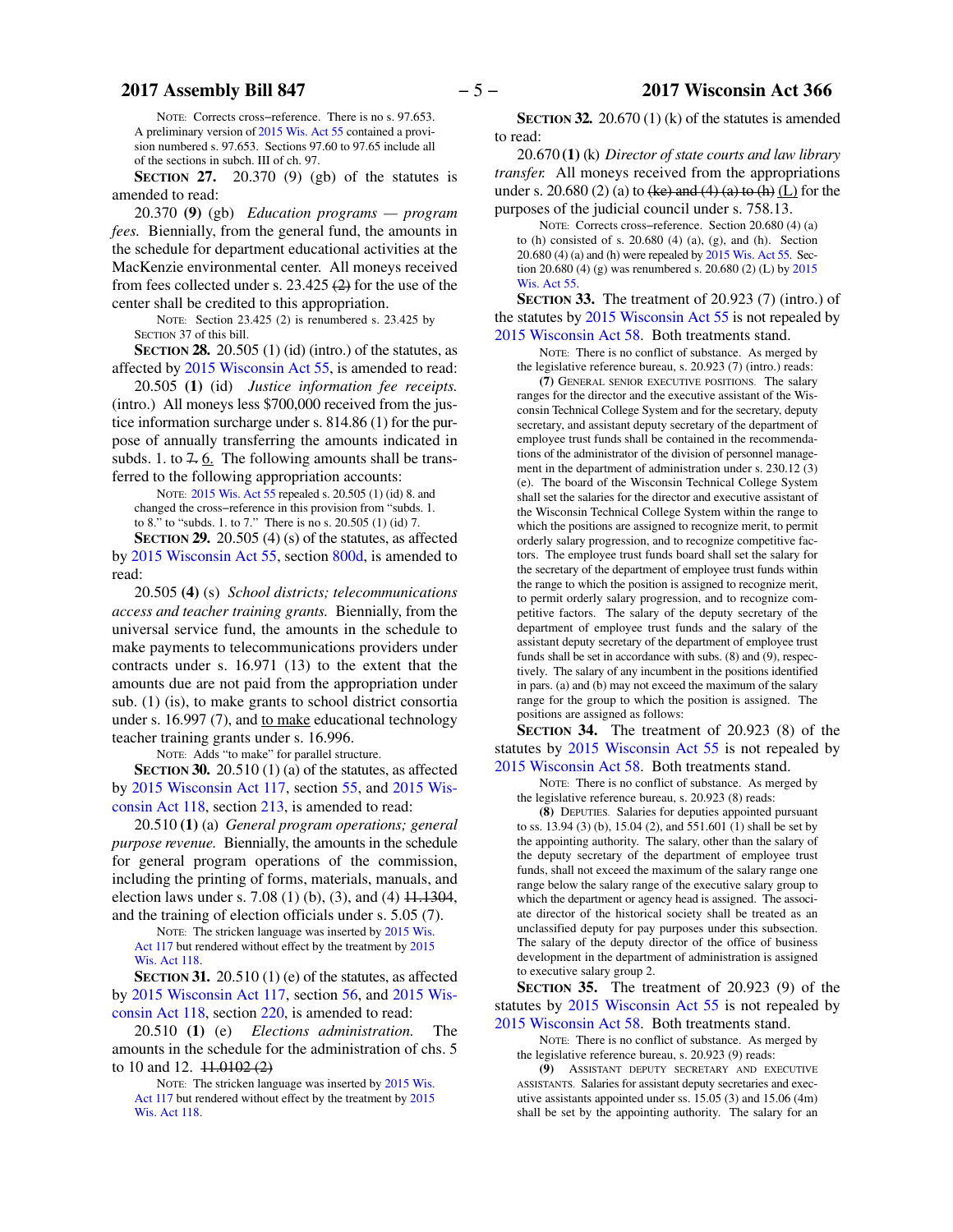### <span id="page-5-0"></span>**2017 Wisconsin Act 366** − 6 − 2017 Assembly Bill 847

assistant deputy secretary or an executive assistant appointed under s. 15.05 (3) or 15.06 (4m), other than the salary for the executive assistant to the director of the technical college system and the assistant deputy secretary of the department of employee trust funds, may not exceed the maximum of the salary range 2 ranges below the salary range for the executive salary group to which the department or agency head is assigned. The position of administrative assistant to the lieutenant governor shall be treated as are executive assistants for pay purposes under this subsection.

**SECTION 36.** 23.425 (1) of the statutes is repealed. NOTE: Section 23.425 (1) reads: "The department shall seek the advice of the environmental education board on the development of environmental education programs." The environmental education board is eliminated effective July 1, 2017, as a result of the repeal of ss. 15.915 (6) and 36.54 by [2015 Wis. Act 55,](https://docs.legis.wisconsin.gov/document/acts/2015/55) leaving this provision without effect.

**SECTION 37.** 23.425 (2) (a) and (b) of the statutes are renumbered 23.425 (1m) and (2m), and 23.425 (2m), as renumbered, is amended to read:

23.425 **(2m)** The fees collected by the department under par. (a) sub.  $(1m)$  for the use of the MacKenzie environmental center shall be deposited in the general fund and credited to the appropriation under s. 20.370 (9)  $(gb)$ .

NOTE: The repeal of s. 23.425 (1) by the previous section of this bill left s. 23.425 with only one subsection.

**SECTION 38.** The treatment of 24.62 (3) of the statutes by [2015 Wisconsin Act 55](https://docs.legis.wisconsin.gov/document/acts/2015/55) is not repealed by [2015 Wis](https://docs.legis.wisconsin.gov/document/acts/2015/60)[consin Act 60](https://docs.legis.wisconsin.gov/document/acts/2015/60). Both treatments stand.

NOTE: There is no conflict of substance. As merged by the legislative reference bureau, s. 24.62 (3) reads:

**(3)** If any land purchased under s. 24.61 (2) (a) on or after July 14, 2015, or acquired in an exchange under s. 24.09 on or after July 14, 2015, was at the time of the purchase or acquisition subject to assessment or levy of a real property tax or subject to an obligation to make state or federal payments in lieu of taxes, the board shall make annual payments in lieu of property taxes from the proceeds from the sale of timber or from appropriate trust fund incomes to the appropriate local governmental unit in an amount equal to the property taxes levied on the land, or equal to the state or federal payments in lieu of taxes made with respect to the land, in the year prior to the year in which the board purchased or acquired the land.

**SECTION 39.** 29.89 (4) of the statutes, as affected by [2015 Wisconsin Act 31](https://docs.legis.wisconsin.gov/document/acts/2015/31), is amended to read:

29.89 **(4)** DONATIONS AUTHORIZED. A county may donate the processed venison or process processed wild turkey meat to a food distribution service or a charitable organization. The county may require that the carcasses be field dressed before accepting them for processing.

NOTE: Corrects spelling.

**SECTION 40.** 38.04 (4) (d) of the statutes is repealed. NOTE: Section 38.04 (4) (d) reads: "The board shall seek the advice of the environmental education board on the development of environmental education programs." The environmental education board is eliminated effective July 1, 2017, as a result of the repeal of ss. 15.915 (6) and 36.54 by [2015](https://docs.legis.wisconsin.gov/document/acts/2015/55) [Wis. Act 55](https://docs.legis.wisconsin.gov/document/acts/2015/55), leaving this provision without effect.

**SECTION 41.** 40.02 (15) (d) and (e) of the statutes are amended to read:

40.02 **(15)** (d) Contributions, benefits, and service credit with respect to qualified military service, as

defined in 38 USC chapter 43 of title 38 of the United States Code, taken on or after December 12, 1994, are governed by section [414](https://docs.legis.wisconsin.gov/document/usc/26%20USC%20414) (u) of the Internal Revenue Code and the federal Uniformed Services Employment and Reemployment Rights Act of 1994.

(e) 1. Effective with deaths occurring on or after January 1, 2007, while a participant is performing qualified military service, as defined in 38 USC chapter 43 of title 38 of the United States Code, death benefits shall be calculated as though the participant was a participating employee subject to par. (d) during the period or periods of military service between the date that the participant left participating employment to enter active military service and the date of death.

2. Effective with disabilities occurring on or after January 1, 2007, if a participant becomes disabled while performing qualified military service, as defined in 38 USC chapter 43 of title 38 of the United States Code, to the extent permitted by section  $414$  (u) (8) of the Internal Revenue Code, and is unable to return to participating employment due to the disability incurred while performing such military service, for benefit calculation purposes the participant shall be treated as though the participant was a participating employee subject to par. (d) during the period or periods of military service between the date that the participant left participating employment to enter active military service and the date of discharge from military service.

3. Beginning January 1, 2009, an individual receiving differential wage payments while the individual is performing qualified military service, as defined in 38 USC chapter 43 of title 38 of the United States Code, from an employer shall be treated as employed by that employer, and the differential wage payment shall be treated as compensation for purposes of applying the limits on annual additions under section [415](https://docs.legis.wisconsin.gov/document/usc/26%20USC%20415) (c) of the Internal Revenue Code. This provision shall be applied to all similarly situated individuals in a reasonably equivalent manner.

NOTE: Corrects citation form.

**SECTION 42.** The treatment of 40.05 (4) (ag) 1. of the statutes by [2015 Wisconsin Act 55](https://docs.legis.wisconsin.gov/document/acts/2015/55) is not repealed by [2015 Wisconsin Act 58](https://docs.legis.wisconsin.gov/document/acts/2015/58). Both treatments stand.

NOTE: There is no conflict of substance. As merged by the legislative reference bureau, s. 40.05 (4) (ag) 1. reads:

1. For insured part−time employees other than employees specified in s. 40.02 (25) (b) 2., including those in project positions as defined in s. 230.27 (1), who are appointed to work less than 1,040 hours per year, an amount determined annually by the administrator of the division of personnel management in the department of administration under par. (ah).

**SECTION 43.** 46.27 (6r) (b) 1m. a. of the statutes, as created by [2015 Wisconsin Act 55](https://docs.legis.wisconsin.gov/document/acts/2015/55), is amended to read:

46.27 **(6r)** (b) 1m. a. A person who resided in the facility on the date of the finding that a skilled nursing facility or intermediate care facility that provides care to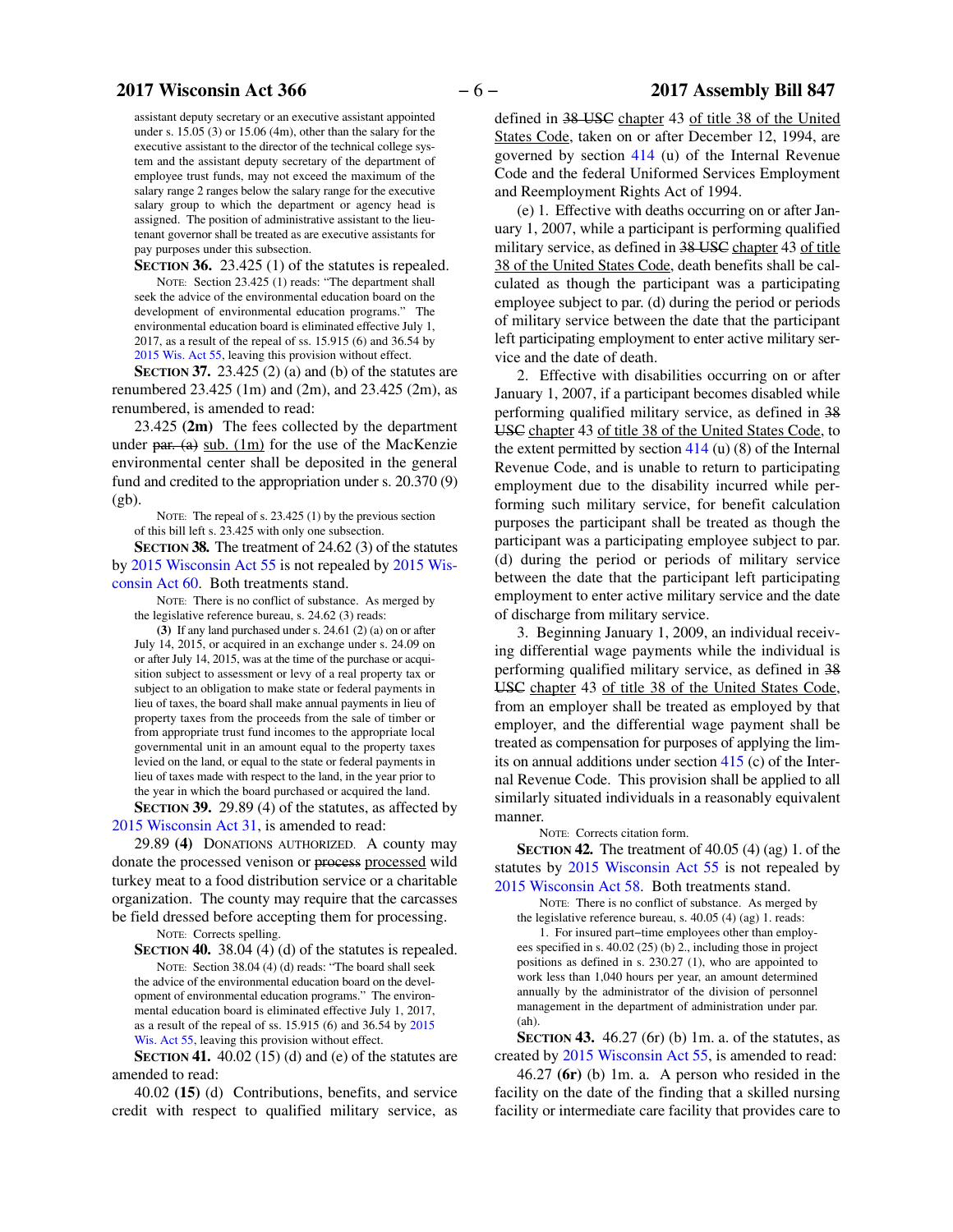Medical Assistance recipients to be is an institution for mental diseases whose care in the facility is disallowed for federal financial participation under Medical Assistance.

NOTE: Corrects grammar.

**SECTION 44.** 46.272 (14) (b) 1. of the statutes, as created by [2015 Wisconsin Act 55](https://docs.legis.wisconsin.gov/document/acts/2015/55), is amended to read:

46.272 **(14)** (b) 1. Medical assistance reimbursement for services a county or a private nonprofit agency, or with which the department contracts provides under this subsection shall be made from the appropriations under s. 20.435 (4) (bd) and (o) and (7) (b). Payments made under sub. (13) (a) may be used as the state share for purposes of Medical Assistance reimbursement.

NOTE: Deletes unnecessary language. The language for this provision was created based on identical language in s. 46.27 (11) (c) 3. Under s. 46.27 (11) (c) 3. the department may contract for services with a county, a private nonprofit agency, or an aging unit. Under s. 46.272 (14) (b) 1. the department can only contract with a county or a private nonprofit agency. The stricken language was inadvertently included in the creation of s. 46.272 (14) (b) 1.

**SECTION 45.** 46.277 (5g) (b) 1. of the statutes, as created by [2015 Wisconsin Act 55](https://docs.legis.wisconsin.gov/document/acts/2015/55), is amended to read:

46.277 **(5g)** (b) 1. A person who resided in the facility on the date of the finding that a skilled nursing facility or intermediate care facility that provides care to Medical Assistance recipients to be is an institution for mental diseases whose care in the facility is disallowed for federal financial participation under Medical Assistance.

NOTE: Corrects grammar.

**SECTION 46.** 48.57 (3m) (a) 1. b. of the statutes, as affected by [2015 Wisconsin Act 55,](https://docs.legis.wisconsin.gov/document/acts/2015/55) is amended to read:

48.57 **(3m)** (a) 1. b. The person is under 21 years of age, the person is a full−time student in good academic standing at a secondary school or its vocational or technical equivalent, an individualized education program under s. 115.787 is in effect for the person, and the person is placed in the home of the kinship care relative under an order under s. 48.355, 48.357, 48.365, 938.355, 938.357, or 938.365 that terminates under s. 48.355 (4) (b) or 938.355 (4) (am) after the person attains 18 years of age or under a voluntary transition−to−independent−living agreement under s. 48.366 (3) or 938.366 (3).

NOTE: Inserts "the person" to provide parallel construction within a series.

**SECTION 47.** 48.57 (3n) (a) 1. b. of the statutes, as affected by [2015 Wisconsin Act 55,](https://docs.legis.wisconsin.gov/document/acts/2015/55) is amended to read:

48.57 **(3n)** (a) 1. b. The person is under 21 years of age, the person is a full−time student in good academic standing at a secondary school or its vocational or technical equivalent, an individualized education program under s. 115.787 is in effect for the person, and the person is placed in the home of the long−term kinship care relative under an order under s. 48.355, 48.357, 48.365, 938.355, 938.357, or 938.365 that terminates under s. 48.355 (4) (b) or 938.355 (4) (am) after the person attains 18 years of age or under a voluntary transition−to−independent−living agreement under s. 48.366 (3) or 938.366 (3).

NOTE: Inserts "the person" to provide parallel construction within a series.

**SECTION 48.** 59.54 (28) (c) 4. c. of the statutes, as created by [2015 Wisconsin Act 55,](https://docs.legis.wisconsin.gov/document/acts/2015/55) is amended to read:

59.54 **(28)** (c) 4. c. The chairperson of the county board of supervisors, or his or her designee, if the county does not have a county executive or a county administrator.

NOTE: Removes unnecessary repeated language contained in s. 59.54 (28) (c) 4. (intro.).

**SECTION 49.** 71.07 (3y) (a) 2. of the statutes, as created by [2015 Wisconsin Act 55,](https://docs.legis.wisconsin.gov/document/acts/2015/55) is amended to read:

71.07 **(3y)** (a) 2. "Eligible employee" has the meaning given in s.  $238.308(1)$  (a).

NOTE: Corrects cross−reference. There is no s. 238.308 (1) (a). "Eligible employee" is defined in s. 238.308 (1). **SECTION 50.** 71.28 (3y) (a) 2. of the statutes, as cre-

ated by [2015 Wisconsin Act 55,](https://docs.legis.wisconsin.gov/document/acts/2015/55) is amended to read:

71.28 **(3y)** (a) 2. "Eligible employee" has the meaning given in s. 238.308 (1) (a).

NOTE: Corrects cross−reference. There is no s. 238.308 (1) (a). "Eligible employee" is defined in s. 238.308 (1). **SECTION 51.** 71.47 (3y) (a) 2. of the statutes, as cre-

ated by [2015 Wisconsin Act 55,](https://docs.legis.wisconsin.gov/document/acts/2015/55) is amended to read:

71.47 **(3y)** (a) 2. "Eligible employee" has the meaning given in s. 238.308 (1)  $(a)$ .

NOTE: Corrects cross−reference. There is no s. 238.308 (1) (a). "Eligible employee" is defined in s. 238.308 (1). **SECTION 52.** 77.51 (10s) of the statutes is renum-

bered 77.51 (11c).

NOTE: Places definition in alphabetical order consistent with current style.

**SECTION 53.** 101.023 of the statutes, as affected by [2015 Wisconsin Act 29](https://docs.legis.wisconsin.gov/document/acts/2015/29), is amended to read:

**101.023 Commercial building code council duties.** The uniform commercial building code council shall review the rules relating to constructing, altering, adding to, repairing, and maintaining public buildings and buildings that are places of employment. The council shall consider and make recommendations to the department pertaining to these rules and any other matters related to constructing, altering, adding to, repairing, and maintaining public buildings and buildings that are places of employment. In preparing rules under this chapter that relate to public buildings and to buildings that are places of employment, the department shall consult with the commercial building code council.

NOTE: Corrects council name. The "commercial building code council" is created in s. 15.407 (18) (a). There is no "uniform commercial building code council."

**SECTION 54.** 101.63 (1) (intro.) of the statutes, as affected by [2015 Wisconsin Acts 49](https://docs.legis.wisconsin.gov/document/acts/2015/49) and [55](https://docs.legis.wisconsin.gov/document/acts/2015/55), is amended to read:

101.63 **(1)** (intro.) Adopt rules which establish standards for the construction and inspection of one− and 2−family dwellings and components thereof. The rules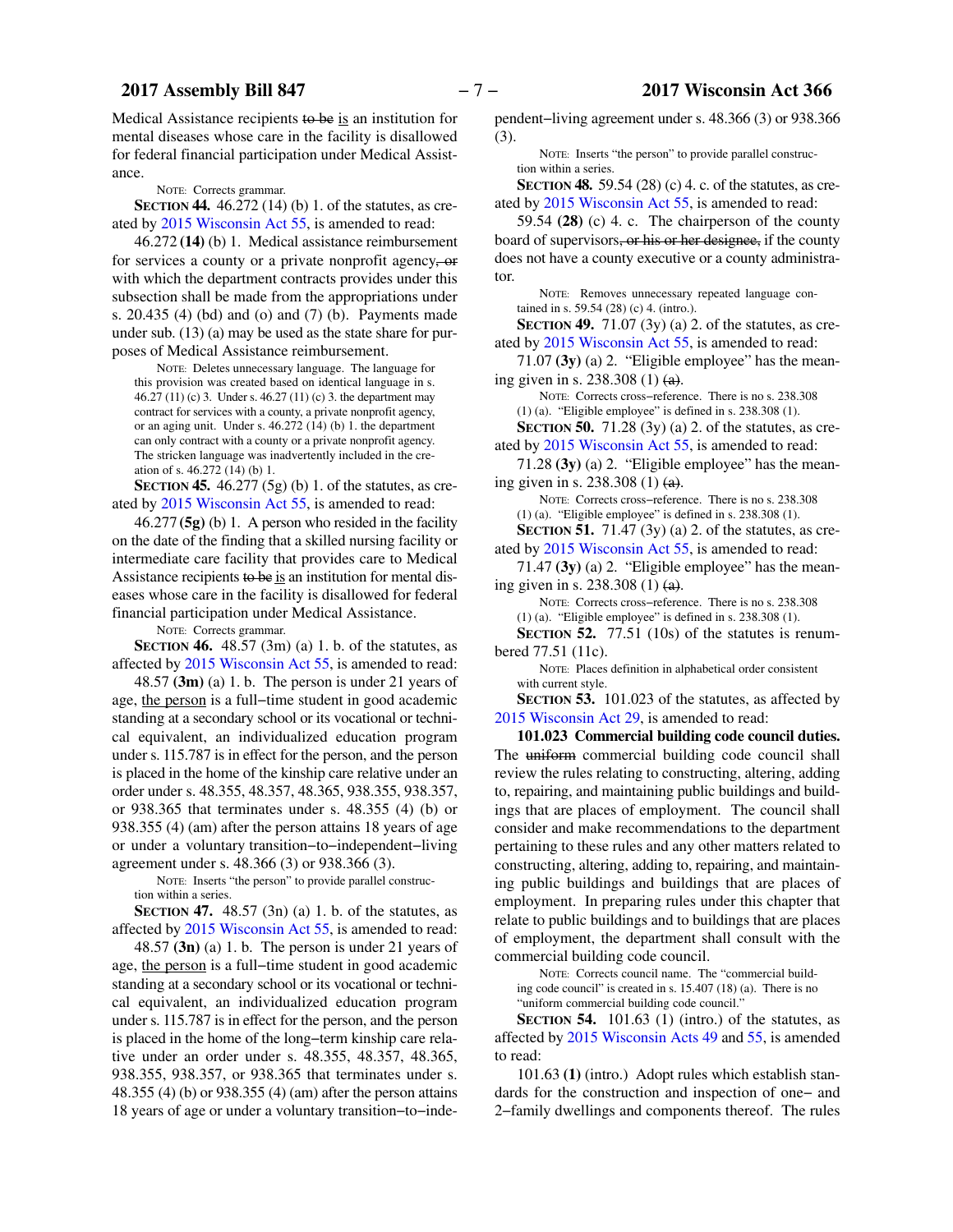### **2017 Wisconsin Act 366** − 8 − 2017 Assembly Bill 847

shall include separate standards, established in consultation with the uniform dwelling code council, that apply only to the construction and inspection of camping units that are set in a fixed location in a campground for which a permit is issued under s. 254.47 97.67, that contain a sleeping place, and that are used for seasonal overnight camping. Where feasible, the standards used shall be those nationally recognized and shall apply to the dwelling and to its electrical, heating, ventilating, air conditioning and other systems, including plumbing, as defined in s. 145.01 (10). No set of rules may be adopted which has not taken into account the conservation of energy in construction and maintenance of dwellings and the costs of specific code provisions to home buyers in relationship to the benefits derived from the provisions. Rules promulgated under this subsection do not apply to a bed and breakfast establishment, as defined under s. 97.01 (1g), except that the rules apply to all of the following:

NOTE: The "dwelling code council" was renamed the "uniform dwelling code council" by [2015 Wis. Act 29.](https://docs.legis.wisconsin.gov/document/acts/2015/29) Section 254.47 was renumbered to s. 97.67 by [2015 Wis. Act 55.](https://docs.legis.wisconsin.gov/document/acts/2015/55) **SECTION 55.** 101.82 (1) of the statutes, as affected by

[2015 Wisconsin Act 49](https://docs.legis.wisconsin.gov/document/acts/2015/49), is amended to read: 101.82 **(1)** Promulgate by rule a state electrical wiring code that establishes standards for installing, repairing, and maintaining electrical wiring. The rules shall include separate standards, established in consultation with the uniform dwelling code council, that apply only to electrical wiring in camping units that are set in a fixed location in a campground for which a permit is issued under s. 254.47 97.67, that contain a sleeping place, and that are used for seasonal overnight camping. Where feasible, the rules shall reflect nationally recognized standards.

NOTE: The "dwelling code council" was renamed the "uniform dwelling code council" by [2015 Wis. Act 29.](https://docs.legis.wisconsin.gov/document/acts/2015/29) Section 254.47 was renumbered to s. 97.67 by [2015 Wis. Act 55.](https://docs.legis.wisconsin.gov/document/acts/2015/55)

**SECTION 56.** 102.16 (1) (b) of the statutes, as affected by [2015 Wisconsin Act 55,](https://docs.legis.wisconsin.gov/document/acts/2015/55) is amended to read:

102.16 **(1)** (b) In the case of a claim for compensation with respect to which no application has been filed under s. 102.17 (1) (a) 1. or with respect to which an application has been filed, but the application is not ready to be scheduled for a hearing, the department may review and set aside, modify, or confirm a compromise of the claim within one year after the date on which the compromise is filed with the department, the date on which an award has been entered based on the compromise, or the date on which an application for the office department to take any of those actions is filed with the department.

NOTE: Inserts correct term. A draft of the amendment of this provision by [2015 Wis. Act 55](https://docs.legis.wisconsin.gov/document/acts/2015/55) changed "department" to "office," but that change was not retained in the final bill. This single occurrence of "office" in s. 102.16, left a reference without an antecedent.

**SECTION 57.** 108.04 (8) (b) of the statutes, as created by [2015 Wisconsin Act 55,](https://docs.legis.wisconsin.gov/document/acts/2015/55) is amended to read:

108.04 **(8)** (b) There is a rebuttable presumption that an employee has failed, without good cause, to accept suitable work when offered if the department determines, based on a report submitted by an employing unit in accordance with s. 108.133 (4), that the employing unit required, as a condition of an offer of employment, that the employee submit to a test for the presence of controlled substances and withdrew the conditional offer after the employee either declined to submit to such a test or tested positive for one or more controlled substances without evidence of a valid prescription for each controlled substance for which the employee tested positive. In the case of the employee declining to submit to such a test, the employee shall be ineligible for benefits until the employee again qualifies for benefits in accordance with the rules promulgated under this paragraph. In the case of the employee testing positive in such a test without evidence of a valid prescription, the employee shall be ineligible for benefits until the employee again qualifies for benefits in accordance with the rules promulgated under this paragraph, except that the employee may maintain his or her eligibility for benefits in the same manner as is provided in s. 108.133 (3) (d). The department shall promulgate rules identifying a period of ineligibility that must elapse or a requalification requirement that must be satisfied, or both, in order for an employee who becomes ineligible for benefits as provided in this paragraph to again qualify for benefits and specifying how a claimant may overcome the presumption in this paragraph. The department shall charge to the fund's balancing account any benefits otherwise chargeable to the account of an employer that is subject to the contribution requirements under ss. 108.17 and 108.18 whenever an employee of that employer fails, without good cause, to accept suitable work as described in this paragraph.

NOTE: Inserts missing article.

**SECTION 58.** 111.825 (7) of the statutes, as created by [2011 Wisconsin Act 32](https://docs.legis.wisconsin.gov/document/acts/2011/32), is amended to read:

111.825 **(7)** Notwithstanding sub. (3), if on July 1, 2015, an employee of the University of Wisconsin System is assigned to a collective bargaining unit under s. 111.825 (2) (a), (b), (c), (g), (h), or (i), 2013 stats., or sub.  $(1)$  or  $(2)$   $(a)$ ,  $(b)$ ,  $(c)$ ,  $(g)$ ,  $(h)$ , or  $(i)$  the commission shall assign the person to the corresponding collective bargaining unit under sub. (1r) or (1t), whichever is appropriate. Except as otherwise provided in this subchapter, the commission may not assign any other persons to the collective bargaining units under sub. (1r) or (1t).

NOTE: Section 111.825 (2) (a), (b), (c), (g), (h), and (i) were renumbered effective July 1, 2015, by [2011 Wis. Act 32.](https://docs.legis.wisconsin.gov/document/acts/2011/32) The cross−reference is changed to reflect the law in effect immediately prior to the renumbering.

**SECTION 59.** 118.40 (2r) (b) 2. i. of the statutes, as created by [2015 Wisconsin Act 55,](https://docs.legis.wisconsin.gov/document/acts/2015/55) is amended to read:

118.40 **(2r)** (b) 2. i. A requirement that the charter school governing board provide the data needed by the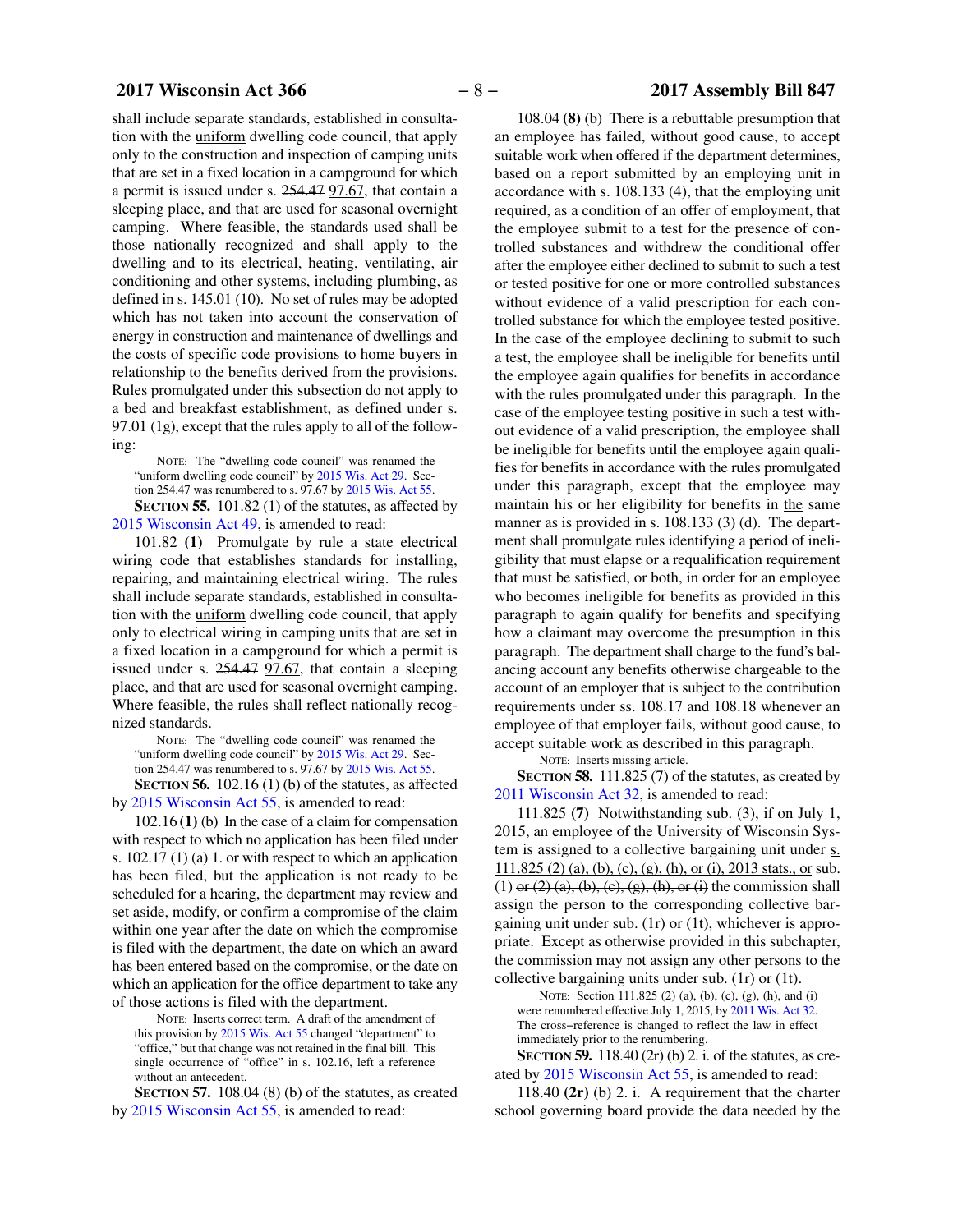#### **2017 Assembly Bill 847** − 9 − **2017 Wisconsin Act 366**

entity under subd. 1. for purposes of making the report required under sub.  $(3m)$   $(a)$   $6$ .  $(f)$ .

NOTE: Corrects a cross−reference. Section 118.40 (3m) (f) relates to reports to the state superintendent by entities. Section 118.40 (3m) (f) was originally drafted as s. 118.40  $(3m)$  (a) 6., but was renumbered s. 118.40  $(3m)$  (f) when s. 118.40 (3m) (b) was removed from the bill that became [2015](https://docs.legis.wisconsin.gov/document/acts/2015/55) [Wis. Act 55](https://docs.legis.wisconsin.gov/document/acts/2015/55).

**SECTION 60.** 118.51 (12) (a) (title) of the statutes is repealed.

NOTE: Section 118.51 (12) (a) was renumbered to s. 118.51 (12) by [2015 Wis. Act 55](https://docs.legis.wisconsin.gov/document/acts/2015/55) without accounting for the paragraph title. Section 118.51 (12) has an existing title, rendering the paragraph title surplusage. The paragraph title has been removed from the published statutes.

**SECTION 61.** 118.60 (3) (ar) 4. and 5. of the statutes, as affected by [2015 Wisconsin Act 55,](https://docs.legis.wisconsin.gov/document/acts/2015/55) are amended to read:

118.60 **(3)** (ar) 4. For each school district in which private schools received applications under subd. 1. that exceeded the school district's pupil participation limit under sub.  $(2)$  (be), the department shall establish a waiting list in accordance with the preferences required under subd. 3. b.

5. A private school that has accepted a pupil who resides in a school district, other than an eligible school district or a 1st class city school district, under this paragraph shall notify the department whenever the private school determines that a pupil will not attend the private school under this paragraph. If, upon receiving notice under this subdivision, the department determines that the number of pupils attending private schools under this section falls below a school district's pupil participation limit under sub. (2) (be), the department shall fill any available slot in that school district with a pupil selected from the school district's waiting list established under subd. 4., if such a waiting list exists.

NOTE: Corrects cross−reference. Section 118.60 (2) (be) establishes pupil participation limits. Inserts missing "list" as indicated by the use of "such a waiting list."

**SECTION 62.** The treatment of 119.04 (1) of the statutes by [2015 Wisconsin Act 55](https://docs.legis.wisconsin.gov/document/acts/2015/55) is not repealed by [2015 Wisconsin Act 92](https://docs.legis.wisconsin.gov/document/acts/2015/92). Both treatments stand.

NOTE: There is no conflict of substance. As merged by the legislative reference bureau, s. 119.04 (1) reads:

**(1)** Subchapters IV, V and VII of ch. 115, ch. 121 and ss. 66.0235 (3) (c), 66.0603 (1m) to (3), 115.01 (1) and (2), 115.28, 115.31, 115.33, 115.34, 115.343, 115.345, 115.363, 115.365 (3), 115.38 (2), 115.415, 115.445, 118.001 to 118.04, 118.045, 118.06, 118.07, 118.075, 118.076, 118.10, 118.12, 118.125 to 118.14, 118.145 (4), 118.15, 118.153, 118.16, 118.162, 118.163, 118.164, 118.18, 118.19, 118.20, 118.223, 118.225, 118.24 (1), (2) (c) to (f), (6), (8), and (10), 118.245, 118.255, 118.258, 118.291, 118.292, 118.293, 118.30 to 118.43, 118.46, 118.50, 118.51, 118.52, 118.53, 118.55, 118.56, 120.12 (2m), (4m), (5), and (15) to (27), 120.125, 120.13 (1), (2) (b) to (g), (3), (14), (17) to (19), (26), (34), (35), (37), (37m), and (38), 120.137, 120.14, 120.20, 120.21 (3), and 120.25 are applicable to a 1st class city school district and board but not, unless explicitly provided in this chapter or in the terms of a contract, to the commissioner or to any school

transferred to an opportunity schools and partnership program.

**SECTION 63.** 119.61 (1) (c) 3. of the statutes, as created by [2015 Wisconsin Act 55,](https://docs.legis.wisconsin.gov/document/acts/2015/55) is amended to read:

119.61 **(1)** (c) 3. The number of hours of pupil instruction offered in the school building in the previous school year was less than 80 percent of the number of hours of pupil instruction required to be scheduled under s. 121.02 (1) (f) 2.

NOTE: Corrects cross−reference. There is no s. 121.02 (1) (f) 2. Section 121.02 (1) (f) provides the number of hours of pupil instruction that school boards are required to schedule.

**SECTION 64.** 119.9003 (4) (c) of the statutes, as created by [2015 Wisconsin Act 55,](https://docs.legis.wisconsin.gov/document/acts/2015/55) is amended to read:

119.9003 **(4)** (c) The commissioner may enter into a lease with an education operator to operate a school in a vacant or underutilized school building obtained by the commissioner in the manner provided under s. 119.61 (3) (a). The commissioner shall count a school operated by an education operator under this paragraph towards the limit on schools in the opportunity schools and partnership program under s. 119.9002  $(2)$  (a), but not for purposes of performance benchmarking.

NOTE: Corrects cross−reference. Section 119.9002 (2) (a) establishes the limit on schools in the opportunity schools and partnership program.

**SECTION 65.** 153.455 (2) of the statutes is amended to read:

153.455 **(2)** Subsection (1) does not apply to ss.  $153.21(1)$  and  $153.60(4)$ .

NOTE: Corrects cross−reference. There is no s. 153.60 (1). Section 153.60 (intro.) and (1) were consolidated, renumbered s. 153.60, and amended by [2015 Wis. Act 55](https://docs.legis.wisconsin.gov/document/acts/2015/55).

**SECTION 66.** 153.75 (1) (k) of the statutes is repealed. NOTE: Section 153.75 (1) (k) authorized rule making "establishing methods and criteria for assessing health care providers under s. 153.60 (1)." [2015 Wis. Act 55](https://docs.legis.wisconsin.gov/document/acts/2015/55) consolidated and renumbered s. 153.60 (intro.) and (1) to be s. 153.60 and amended s. 153.60, as renumbered. The amendment of s. 153.60 by Act 55 deleted the provision for the assessment of health care providers in the former s. 153.60 (1), rendering s. 153.75 (1) (k) without effect.

**SECTION 67.** 230.08 (2) (rm) of the statutes is repealed.

NOTE: Section 230.38 (2) (rm) reads: "Staff of the environmental education board." The environmental education board is eliminated effective July 1, 2017, as a result of the repeal of ss. 15.915 (6) and 36.54 by [2015 Wis. Act 55,](https://docs.legis.wisconsin.gov/document/acts/2015/55) leaving this provision without effect.

**SECTION 68.** The treatment of 230.12 (3) (e) 2. of the statutes by [2015 Wisconsin Act 55](https://docs.legis.wisconsin.gov/document/acts/2015/55) is not repealed by [2015 Wisconsin Act 58](https://docs.legis.wisconsin.gov/document/acts/2015/58). Both treatments stand.

NOTE: There is no conflict of substance. As merged by the legislative reference bureau, s. 230.12 (3) (e) 2. reads:

2. The administrator, after receiving recommendations from the board of the Wisconsin Technical College System, shall submit to the joint committee on employment relations a proposal for adjusting compensation and employee benefits for the director and executive assistant of the Wisconsin Technical College System. The proposal shall include the salary ranges and adjustments to the salary ranges for the general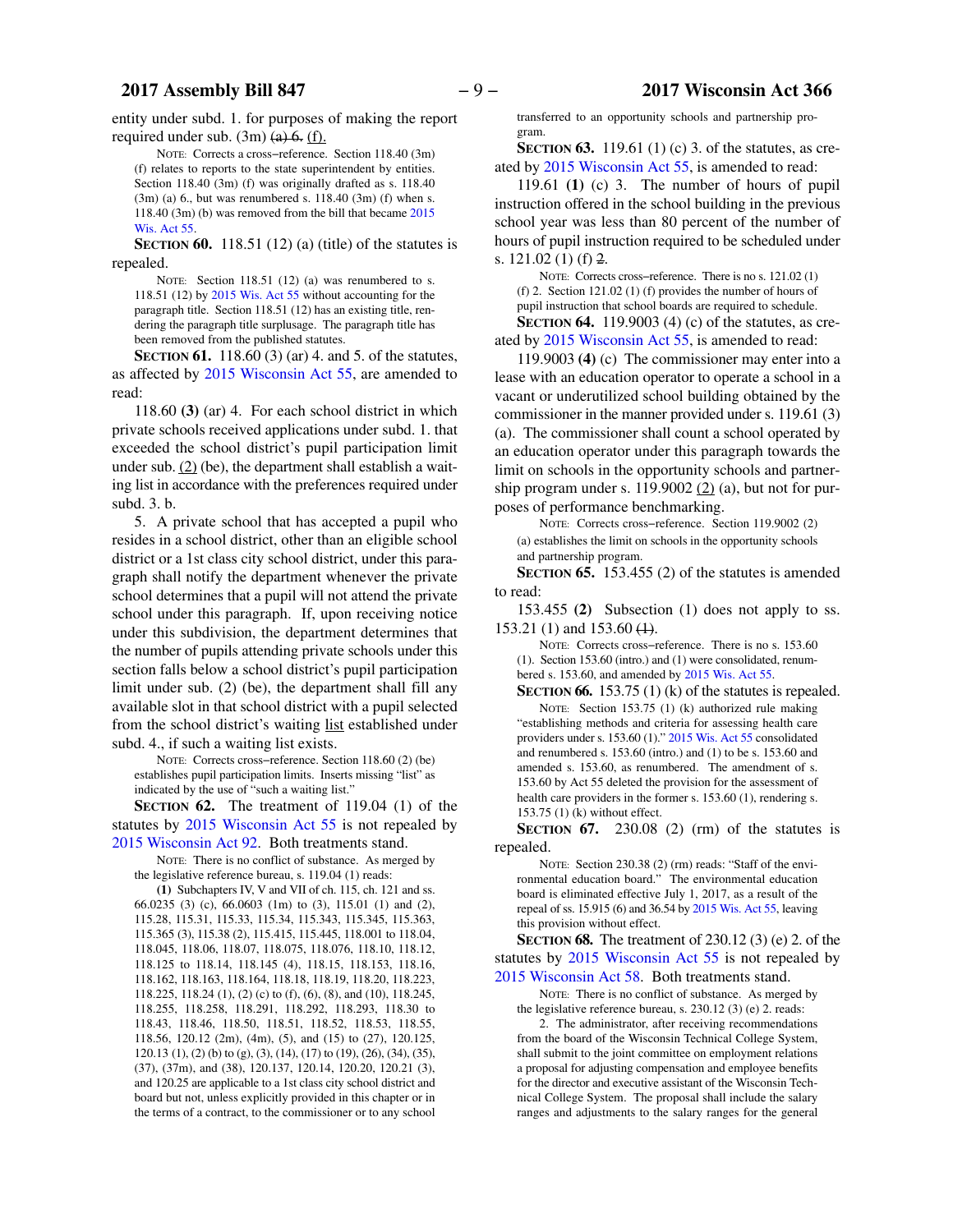senior executive salary groups established under s. 20.923 (7). Paragraph (b) and sub. (1) (bf) shall apply to the process for approval of all pay adjustments for such employees. The proposal as approved by the joint committee on employment relations and the governor shall be based upon a percentage of the budgeted salary base for such employees under s. 20.923 (7). **SECTION 69.** The treatment of 230.26 (1) of the

statutes by [2015 Wisconsin Act 55](https://docs.legis.wisconsin.gov/document/acts/2015/55) is not repealed by [2015 Wisconsin Act 58](https://docs.legis.wisconsin.gov/document/acts/2015/58). Both treatments stand.

NOTE: There is no conflict of substance. As merged by the legislative reference bureau, s. 230.26 (1) reads:

**(1)** The director may provide by rule for selection and appointment for limited term appointments, which are provisional appointments or appointments for less than 1,040 hours per year.

**SECTION 70.** The treatment of 254.71 (3) of the statutes by [2015 Wisconsin Act 9](https://docs.legis.wisconsin.gov/document/acts/2015/9) is not repealed by [2015](https://docs.legis.wisconsin.gov/document/acts/2015/55) [Wisconsin Act 55](https://docs.legis.wisconsin.gov/document/acts/2015/55). Both treatments stand.

NOTE: There is no conflict of substance. As merged by the legislative reference bureau, and as renumbered from s. 254.71 (3) by [2015 Wis. Acts 9](https://docs.legis.wisconsin.gov/document/acts/2015/9) and [55,](https://docs.legis.wisconsin.gov/document/acts/2015/55) s. 97.33 (3) (intro.) reads, effective 7−1−16:

**(3)** Each certificate is valid for 5 years from the date of issuance and, except as provided in s. 93.135, may be renewed by the certificate holder if he or she satisfactorily completes all of the following:

**SECTION 71.** The treatment of 256.01 (9) of the statutes by [2015 Wisconsin Act 83](https://docs.legis.wisconsin.gov/document/acts/2015/83) is not repealed by [2015 Wisconsin Act 113](https://docs.legis.wisconsin.gov/document/acts/2015/113). Both treatments stand.

NOTE: There is no conflict of substance. As merged by the legislative reference bureau, s. 256.01 (9) reads:

**(9)** "First responder" means a person who is certified by the department as a first responder under s. 256.15 (8) (a) or is exempt under s. 256.15 (2) (b) or (c) and who, as a condition of employment or as a member of an organization that provides emergency medical care before hospitalization, provides emergency medical care to a sick, disabled or injured individual.

**SECTION 72.** 440.45 (1) (title) of the statutes, as created by [2015 Wisconsin Act 16](https://docs.legis.wisconsin.gov/document/acts/2015/16), is repealed.

NOTE: No other subsections in s. 440.45 have titles. **SECTION 73.** The treatment of 450.03 (1) (e) of the statutes by [2015 Wisconsin Act 3](https://docs.legis.wisconsin.gov/document/acts/2015/3) is not repealed by [2015](https://docs.legis.wisconsin.gov/document/acts/2015/55)

[Wisconsin Act 55](https://docs.legis.wisconsin.gov/document/acts/2015/55). Both treatments stand.

NOTE: There is no conflict of substance. As merged by the legislative reference bureau, s. 450.03 (1) (e) reads:

(e) Any person lawfully practicing within the scope of a license, permit, registration, certificate, or certification granted to provide home medical oxygen under s. 450.076, to practice professional or practical nursing or nurse−midwifery under ch. 441, to practice dentistry or dental hygiene under ch. 447, to practice medicine and surgery under ch. 448, to practice optometry under ch. 449 or to practice veterinary medicine under ch. 89, or as otherwise provided by statute.

**SECTION 74.** 450.16 (1) (intro.) and (b) of the statutes are consolidated, renumbered 450.16 (1) and amended to read:

450.16 **(1)** As used in In this section: (b) "Vending, "vending machine" has the meaning given under s. 450.155 (1) (L).

NOTE: See the next section of this bill. "As used in" is replaced with "in" and "given" is inserted for conformity with current style.

**SECTION 75.** 450.16 (1) (a) of the statutes is repealed.

NOTE: Removes unnecessary definition. Section 450.16 (1) (a) provides a definition of "contraceptive article" as the term is used in s. 450.16, but "contraceptive article" is not contained in s. 450.16.

**SECTION 76.** 632.87 (2m) (a) (intro.), 1., 2., 3. and 4. of the statutes are renumbered 632.87 (2m) (intro.), (am), (b), (c) and (d), and 632.87 (2m) (b), as renumbered, is amended to read:

632.87 **(2m)** (b) Fail to provide to persons covered by the health maintenance organization or preferred provider plan, at the time vision care services or procedures are needed, the opportunity to choose optometrists from the listing under subd. 1. par. (am) from whom the persons may obtain covered vision care services and procedures within the scope of the practice of optometry, as defined in s. 449.01 (1).

NOTE: Section 632.87 (2m) is not divided into multiple paragraphs.

**SECTION 77.** 632.897 (10) (a) 3. of the statutes is amended to read:

632.897 **(10)** (a) 3. The fact that the group member or insured does not claim the child as an exemption for federal income tax purposes under  $26$  USC 151 (c)  $(1)$ (B), or as an exemption for state income tax purposes under s. 71.07 (8) (b) or under the laws of another state, if a court order under s. 767.513 or the laws of another state assigns responsibility for the child's health care expenses to the group member or insured.

NOTE: Corrects cross−reference. [26 USC 151](https://docs.legis.wisconsin.gov/document/usc/26%20USC%20151) (c), which provides exemptions for dependents for federal income tax purposes, does not contain subdivisions.

**SECTION 78.** 751.20 of the statutes is amended to read:

**751.20 Transfer authority.** Notwithstanding s. 20.680 (2) (a) to  $(ke)$  and  $(4)$   $(a)$  to  $(h)$   $(L)$ , the supreme court may transfer money from the appropriations under s. 20.680 (2) (a) to  $(ke)$  and  $(4)$   $(a)$  to  $(h)$   $(L)$  to the appropriation under s. 20.670 (1) (k) for the purposes of the judicial council under s. 758.13.

NOTE: Corrects cross−references. Section 20.680 (4) (a) to (h) consisted of s.  $20.680$  (4) (a), (g), and (h). Section 20.680 (4) (a) and (h) were repealed by [2015 Wis. Act 55](https://docs.legis.wisconsin.gov/document/acts/2015/55). Section 20.680 (4) (g) was renumbered s. 20.680 (2) (L) by [2015](https://docs.legis.wisconsin.gov/document/acts/2015/55) [Wis. Act 55](https://docs.legis.wisconsin.gov/document/acts/2015/55).

**SECTION 79.** 755.01 (4) of the statutes, as affected by [2015 Wisconsin Act 117](https://docs.legis.wisconsin.gov/document/acts/2015/117), is amended to read:

755.01 **(4)** Two or more cities, towns or villages of this state may enter into an agreement under s. 66.0301 for the joint exercise of the power granted under sub. (1), except that for purposes of this subsection, any agreement under s. 66.0301 shall be effected by the enactment of identical ordinances by each affected city, town or village. Electors of each municipality entering into the agreement shall be eligible to vote for the judge of the municipal court so established. If a municipality enters into an agreement with a municipality that already has a municipal court, the municipalities may provide by ordinance or resolution that the judge for the existing munici-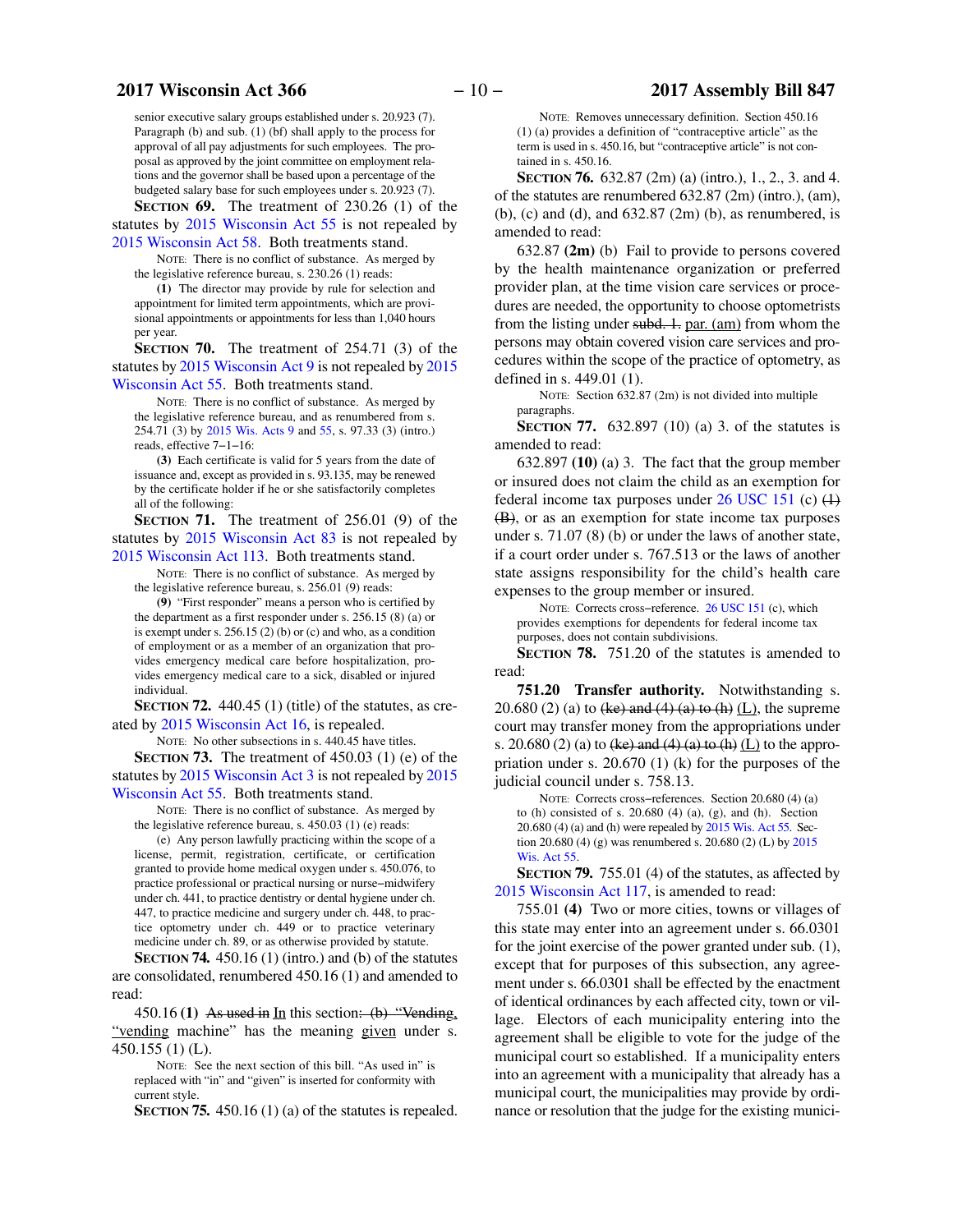pal court shall serve as the judge for the joint court until the end of the term or until a special election is held under s. 8.50 (4) (fm). Each municipality shall adopt an ordinance or bylaw under sub. (1) prior to entering into the agreement. The contracting municipalities need not be contiguous and need not all be in the same county. Upon entering into or discontinuing such an agreement, the contracting municipalities shall each transmit a certified copy of the ordinance or bylaw effecting or discontinuing the agreement to the appropriate filing officer under s. 11.0102 (1) (c) and to the director of state courts. When a municipal judge is elected under this subsection, candidates shall be nominated by filing nomination papers under s. 8.10 (6) (bm), and shall register with the filing officer specified in s.  $11.0102$  (1) (c).

NOTE: Inserts the correct cross−reference. [2015 Wis. Act](https://docs.legis.wisconsin.gov/document/acts/2015/117) [117](https://docs.legis.wisconsin.gov/document/acts/2015/117) struck "11.02 (3e)" in two places but did not insert the new cross−reference for filing officers in the second instance. Section 11.0102 (1) (c), as created by [2015 Wis. Act 117](https://docs.legis.wisconsin.gov/document/acts/2015/117), identifies the filing officer for municipal judges elected under s. 755.01 (4).

**SECTION 80.** 767.511 (1) (b) of the statutes is amended to read:

767.511 **(1)** (b) Ensure that the parties have stipulated which party, if either is eligible, will claim each child as an exemption for federal income tax purposes under [26](https://docs.legis.wisconsin.gov/document/usc/26%20USC%20151) [USC 151](https://docs.legis.wisconsin.gov/document/usc/26%20USC%20151) (c)  $(1)$  (B), or as an exemption for state income tax purposes under s. 71.07 (8) (b) or under the laws of another state. If the parties are unable to reach an agreement about the tax exemption for each child, the court shall make the decision in accordance with state and federal tax laws. In making its decision, the court shall consider whether the parent who is assigned responsibility for the child's health care expenses under s. 767.513 is covered under a health insurance policy or plan, including a self−insured plan, that is not subject to s. 632.897 (10) and that conditions coverage of a dependent child on whether the child is claimed by the insured parent as an exemption for purposes of federal or state income taxes.

NOTE: Corrects cross−reference. [26 USC 151](https://docs.legis.wisconsin.gov/document/usc/26%20USC%20151) (c), which provides exemptions for dependents for federal income tax purposes, does not contain subdivisions.

**SECTION 81.** 767.805 (4) (c) of the statutes is amended to read:

767.805 **(4)** (c) A determination as to which parent, if eligible, shall have the right to claim the child as an exemption for federal tax purposes under [26 USC 151](https://docs.legis.wisconsin.gov/document/usc/26%20USC%20151) (c)  $(1)$  (B), or as an exemption for state tax purposes under s. 71.07 (8) (b).

NOTE: Corrects cross−reference. [26 USC 151](https://docs.legis.wisconsin.gov/document/usc/26%20USC%20151) (c), which provides exemptions for dependents for federal income tax purposes, does not contain subdivisions.

**SECTION 82.** 767.89 (3) (d) of the statutes is amended to read:

767.89 **(3)** (d) A determination as to which parent, if eligible, shall have the right to claim the child as an exemption for federal tax purposes under [26 USC 151](https://docs.legis.wisconsin.gov/document/usc/26%20USC%20151) (c)

 $(1)$  (B), or as an exemption for state tax purposes under s. 71.07 (8) (b).

NOTE: Corrects cross−reference. [26 USC 151](https://docs.legis.wisconsin.gov/document/usc/26%20USC%20151) (c), which provides exemptions for dependents for federal income tax purposes, does not contain subdivisions.

**SECTION 83.** 812.30 (9) of the statutes is amended to read:

812.30 **(9)** "Need−based public assistance" means aid to families with dependent children, relief funded by a relief block grant under ch. 49, relief provided by counties under s. 59.53 (21), medical assistance, supplemental security income, food stamps, or benefits received by veterans under s. 45.40 (1m) or under 38 USC 501 to 562 1501 to 1562.

NOTE: [38 USC 501](https://docs.legis.wisconsin.gov/document/usc/38%20USC%20501) to [562](https://docs.legis.wisconsin.gov/document/usc/38%20USC%20562) were renumbered [38 USC](https://docs.legis.wisconsin.gov/document/usc/38%20USC%201501) [1501](https://docs.legis.wisconsin.gov/document/usc/38%20USC%201501) to [1562](https://docs.legis.wisconsin.gov/document/usc/38%20USC%201562) by P.L. [102−83](https://docs.legis.wisconsin.gov/document/publiclaw/102-83).

**SECTION 84.** 812.44 (4) (form) paragraph 2. of the statutes is amended to read:

812.44 **(4)** (form)

2. You receive aid to families with dependent children, relief funded by a relief block grant under ch. 49, relief provided by counties under section s. 59.53 (21) of the Wisconsin Statutes, medical assistance, supplemental security income, food stamps, or veterans benefits based on need under 38 USC 501 to 562 1501 to 1562 or section 45.351 (1) of the Wisconsin Statutes, or have received these benefits within the past 6 months.

NOTE: [38 USC 501](https://docs.legis.wisconsin.gov/document/usc/38%20USC%20501) to [562](https://docs.legis.wisconsin.gov/document/usc/38%20USC%20562) were renumbered [38 USC](https://docs.legis.wisconsin.gov/document/usc/38%20USC%201501) [1501](https://docs.legis.wisconsin.gov/document/usc/38%20USC%201501) to [1562](https://docs.legis.wisconsin.gov/document/usc/38%20USC%201562) by P.L. [102−83](https://docs.legis.wisconsin.gov/document/publiclaw/102-83).

**SECTION 85.** 812.44 (5) (form) paragraph 2. of the statutes is amended to read:

812.44 **(5)** (form)

... 2. I receive, am eligible for, or have within 6 months received, aid to families with dependent children, relief funded by a relief block grant under ch. 49, relief provided by counties under section 59.53 (21) of the Wisconsin Statutes, medical assistance, supplemental security income, food stamps, or veterans benefits based on need under 38 USC 501 to 562 1501 to 1562 or section 45.351 (1) of the Wisconsin Statutes.

NOTE: [38 USC 501](https://docs.legis.wisconsin.gov/document/usc/38%20USC%20501) to [562](https://docs.legis.wisconsin.gov/document/usc/38%20USC%20562) were renumbered [38 USC](https://docs.legis.wisconsin.gov/document/usc/38%20USC%201501) [1501](https://docs.legis.wisconsin.gov/document/usc/38%20USC%201501) to [1562](https://docs.legis.wisconsin.gov/document/usc/38%20USC%201562) by P.L. [102−83](https://docs.legis.wisconsin.gov/document/publiclaw/102-83).

**SECTION 86.** 814.29 (1) (d) 1. of the statutes is amended to read:

814.29 **(1)** (d) 1. That the person is a recipient of means−tested public assistance, including aid to families with dependent children, relief funded by a relief block grant under ch. 49, relief provided by counties under s. 59.53 (21), medical assistance, supplemental security income, food stamps or benefits received by veterans under s. 45.40 (1m) or under 38 USC 501 to 562 1501 to 1562.

NOTE: [38 USC 501](https://docs.legis.wisconsin.gov/document/usc/38%20USC%20501) to [562](https://docs.legis.wisconsin.gov/document/usc/38%20USC%20562) were renumbered [38 USC](https://docs.legis.wisconsin.gov/document/usc/38%20USC%201501) [1501](https://docs.legis.wisconsin.gov/document/usc/38%20USC%201501) to [1562](https://docs.legis.wisconsin.gov/document/usc/38%20USC%201562) by P.L. [102−83](https://docs.legis.wisconsin.gov/document/publiclaw/102-83).

**SECTION 87.** 895.65 (16) (c) of the statutes, as created by [2015 Wisconsin Act 94,](https://docs.legis.wisconsin.gov/document/acts/2015/94) is amended to read: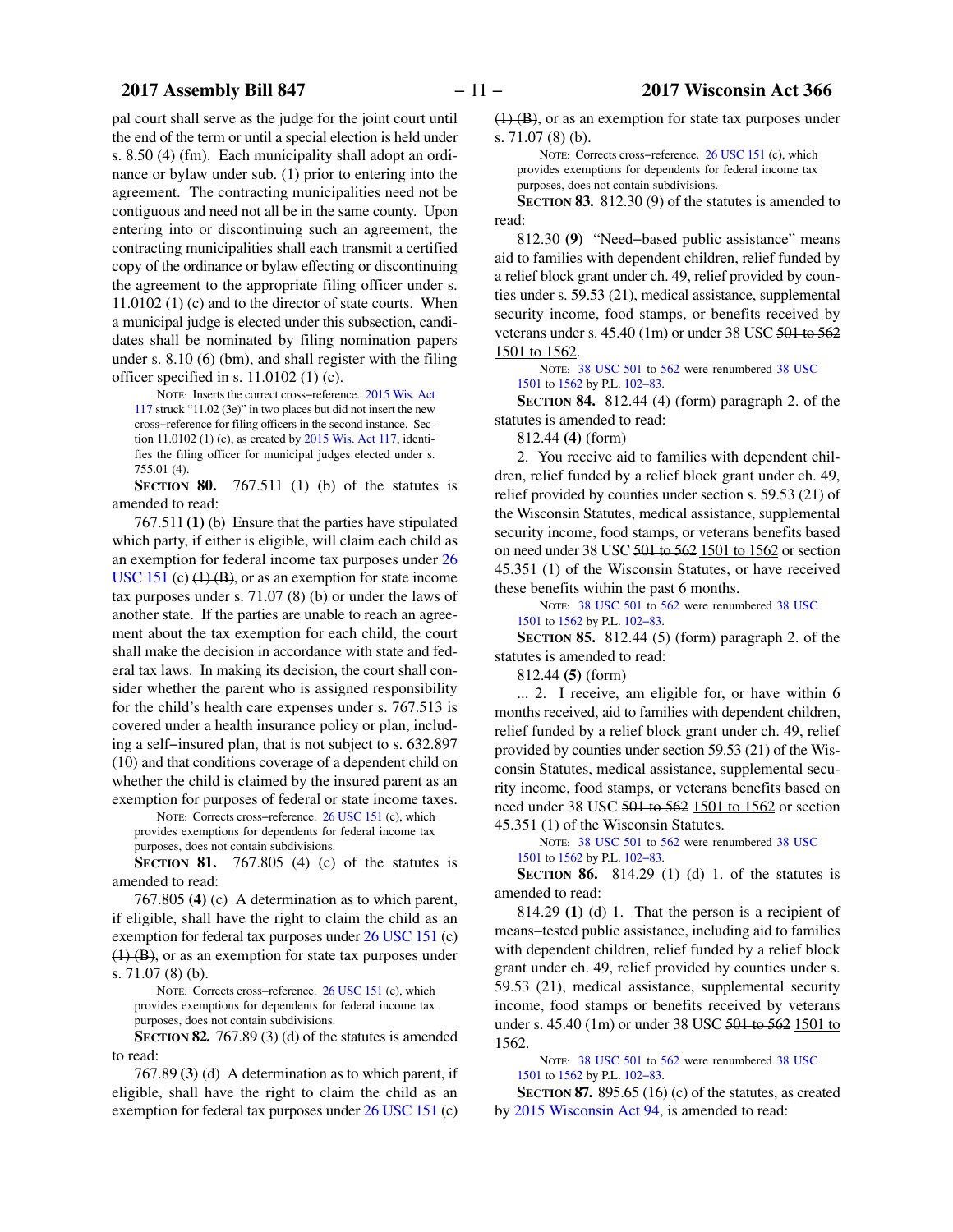895.65 **(16)** (c) The structured settlement agreement is expressly governed by the laws of the this state.

NOTE: Inserts correct term, consistent with s. 895.65 (16) (a) and (b).

**SECTION 88.** The treatment of 938.355 (4m) (b) of the statutes by [2015 Wisconsin Act 55](https://docs.legis.wisconsin.gov/document/acts/2015/55) is not repealed by [2015 Wisconsin Act 80](https://docs.legis.wisconsin.gov/document/acts/2015/80). Both treatments stand.

NOTE: There is no conflict of substance. As merged by the legislative reference bureau, effective 1−1−16, s. 938.355 (4m) (b) reads:

(b) The court shall expunge the court's record of a juvenile's adjudication if it was the juvenile's first adjudication based on a violation of s.  $942.08$  (2) (b), (c), or (d) or (3), and if the court determines that the juvenile has satisfactorily complied with the conditions of his or her dispositional order. Notwithstanding s. 938.396 (2), the court shall notify the department of corrections and the department of children and families promptly of any expungement under this paragraph. **SECTION 89.** 938.50 (title) of the statutes, as affected

by [2015 Wisconsin Act 55,](https://docs.legis.wisconsin.gov/document/acts/2015/55) section [4703bm,](https://docs.legis.wisconsin.gov/document/acts/2015/55,%20s.%204703bm) is amended to read:

**938.50** (title) **Examination of juveniles under supervision of department of corrections.**

NOTE: The underscored language was added by [2015](https://docs.legis.wisconsin.gov/document/acts/2015/55) [Wis. Act 55,](https://docs.legis.wisconsin.gov/document/acts/2015/55) section [4703b,](https://docs.legis.wisconsin.gov/document/acts/2015/55,%20s.%204703b) effective 1−1−16, but not included in the treatment by section 4703bm. The treatment of s. 938.50 by section 4703bm should have included the underscored language.

**SECTION 90.** The treatment of 978.045 (1r) (intro.) of the statutes by [2015 Wisconsin Act 55](https://docs.legis.wisconsin.gov/document/acts/2015/55) is not repealed by [2015 Wisconsin Act 64](https://docs.legis.wisconsin.gov/document/acts/2015/64). Both treatments stand.

NOTE: There is no conflict of substance. As merged by the legislative reference bureau, s. 978.045 (1r) (bm) (intro.), as renumbered and amended from s. 978.045 (1r) (intro.) by [2015 Wis. Act 64,](https://docs.legis.wisconsin.gov/document/acts/2015/64) reads:

(bm) The judge may appoint an attorney as a special prosecutor at the request of a district attorney to assist the district attorney in the prosecution of persons charged with a crime, in grand jury proceedings, in proceedings under ch. 980, or in investigations. The judge may appoint an attorney as a special prosecutor only if the judge or the requesting district attorney submits an affidavit to the department of administration attesting that any of the following conditions exists:

**SECTION 91.** [2015 Wisconsin Act 55,](https://docs.legis.wisconsin.gov/document/acts/2015/55) section [2124s](https://docs.legis.wisconsin.gov/document/acts/2015/55,%20s.%202124s) is amended by replacing "71.05 **(22)** (dp) 1. *Deduction limits, 2000 and thereafter.* Except as" with "71.05 **(22)** (dp) 1. Except as".

NOTE: Section 71.05 (22) (dp) (title) was incorrectly shown in the text of [2015 Wis. Act 55](https://docs.legis.wisconsin.gov/document/acts/2015/55) upon the renumbering of s. 71.05 (22) (dp) to 71.05 (22) (dp) 1.

**SECTION 92.** [2015 Wisconsin Act 55](https://docs.legis.wisconsin.gov/document/acts/2015/55), section [3309t](https://docs.legis.wisconsin.gov/document/acts/2015/55,%20s.%203309t) is amended by replacing "118.52 **(6)** (a) 1. The school

board" with "118.52 **(6)** (a) *Individualized education program requirements.* The school board".

NOTE: The number "1." was added and the title (in italics) was omitted without being shown with strikes and underscoring. No change was intended.

**SECTION 93.** [2015 Wisconsin Act 89,](https://docs.legis.wisconsin.gov/document/acts/2015/89) section [52](https://docs.legis.wisconsin.gov/document/acts/2015/89,%20s.%2052) is amended by replacing "provided in par. (b)" with "provided under in par. (b)".

NOTE: "In" replaced "under" without being shown with strikes and underscoring. The change was intended.

**SECTION 94.** [2015 Wisconsin Act 117](https://docs.legis.wisconsin.gov/document/acts/2015/117), section [24h](https://docs.legis.wisconsin.gov/document/acts/2015/117,%20s.%2024h) is amended by replacing " $5.05$  (2m) (c) 15. and 16. and (h)" with " $5.05$  (2m) (c) 15. and 16. and (i)".

NOTE: The stricken statute text was incorrectly transcribed.

**SECTION 95.** [2015 Wisconsin Act 118](https://docs.legis.wisconsin.gov/document/acts/2015/118), section [188](https://docs.legis.wisconsin.gov/document/acts/2015/118,%20s.%20188) is amended by replacing "19.47  $(1)$ ,  $(2)$  and  $(4)$  to  $(10)$  of the statutes are created to read:" with "19.47 (1), (2) and (4) to (11) of the statutes are created to read:".

NOTE: Conforms action phrase to the subsections that were created in the text of [2015 Wis. Act 118,](https://docs.legis.wisconsin.gov/document/acts/2015/118) section [188](https://docs.legis.wisconsin.gov/document/acts/2015/118,%20s.%20188).

**SECTION 96.** [2015 Wisconsin Act 118](https://docs.legis.wisconsin.gov/document/acts/2015/118), section [192](https://docs.legis.wisconsin.gov/document/acts/2015/118,%20s.%20192) is amended by replacing "this subchapter and" with "this subchapter or".

NOTE: The stricken statute text was incorrectly transcribed.

**SECTION 97.** The treatment of NR 406.08 (1) of the administrative code by CR 13−057 is not repealed by CR 15−005. Both treatments stand.

NOTE: There is no conflict of substance. As merged by the legislative reference bureau, as required under s. 13.92 (4) (bm), s. NR 406.08 (1) reads:

**(1)** This section applies to actions on permits for which applications are received on or after August 1, 2015. This section does not apply to actions on applications for permits where the source commences construction, reconstruction, replacement, relocation, or modification prior to issuance of a construction permit. This section does not apply to construction permits which are subject to the notice, comment and hearing provisions of s. 293.43, 295.45, or 295.57, Stats.

**SECTION 98.** The treatment of NR 812.02 (2) of the administrative code by CR 13−099 is not repealed by CR

13−057. Both treatments stand.

NOTE: There is no conflict of substance. As merged by the legislative reference bureau, as required under s. 13.92 (4) (bm), s. NR 812.02 (2) reads:

**(2)** For the purposes of filling and sealing, the provisions of this chapter apply to all drillholes and wells including elevator shaft drillholes, unsuccessful or noncomplying heat exchange drillholes, mining exploration drillholes not regulated by ch. NR 132, or subch. III of ch. 295, Stats., and wells and drillholes not regulated by s. NR 141.25.

**SECTION 99.**0**Renumbering and cross−reference changes under s. 13.92 (1) (bm) 2., stats.** Each statute listed in column A was renumbered to the statute number in column B, and cross−references to the renumbered statute were changed in the statutes listed in column C to agree with the renumbered statute, under section 13.92 (1) (bm) 2. of the statutes:

NOTE: Confirms renumbering and corresponding cross− reference changes under s. 13.92 (1) (bm) 2.